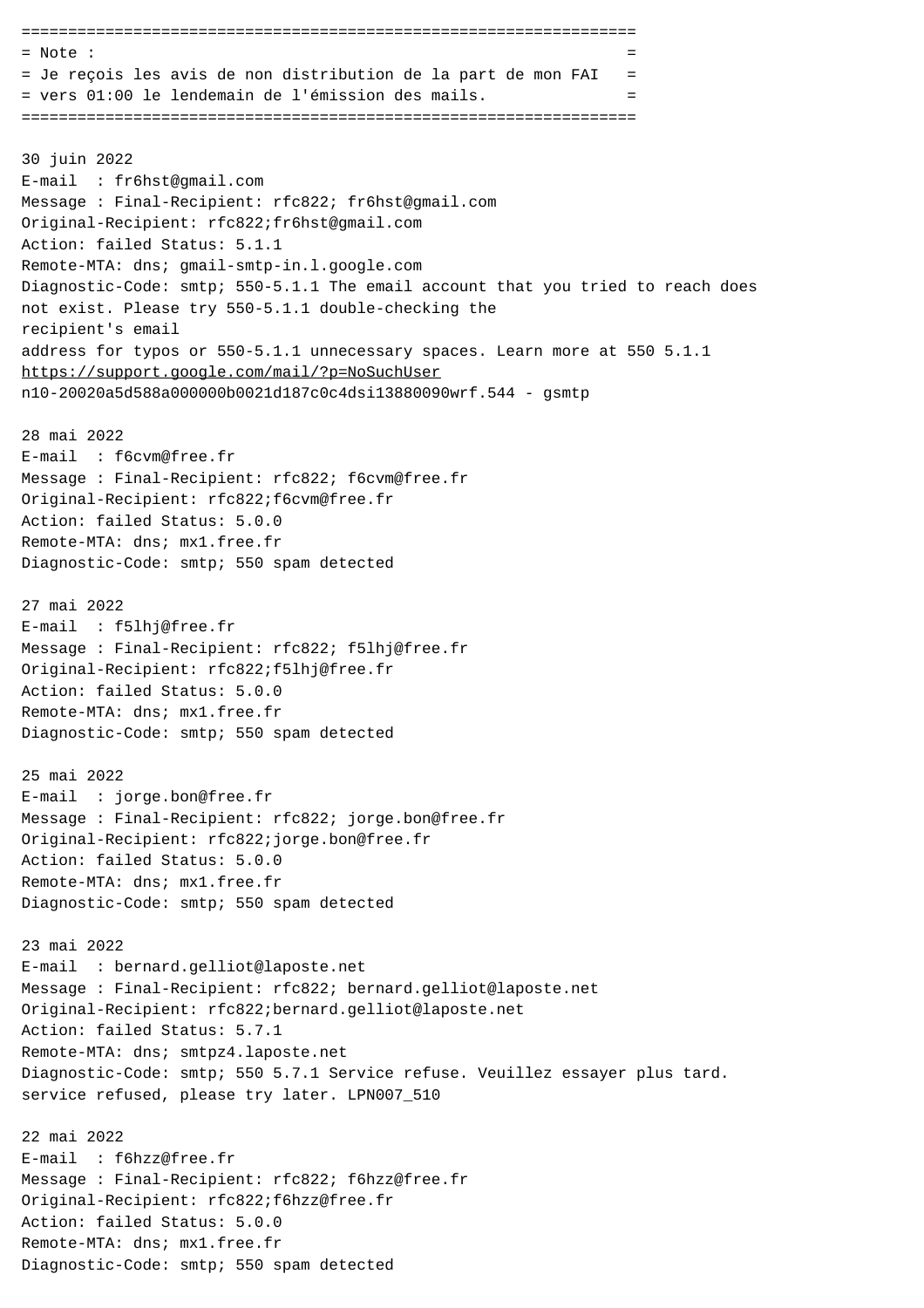12 mai 2022 E-mail : joeldecorps@free.fr Message : Final-Recipient: rfc822; joeldecorps@free.fr Original-Recipient: rfc822;joeldecorps@free.fr Action: failed Status: 5.0.0 Remote-MTA: dns; mx1.free.fr Diagnostic-Code: smtp; 550 spam detected 07 mai 2022 E-mail : f8kfz@r-e-f.com Message : Final-Recipient: rfc822; f8kfz@r-e-f.com Original-Recipient: rfc822;f8kfz@r-e-f.com Action: failed Status: 4.4.1 Diagnostic-Code: X-Postfix; connect to r-e-f.com[54.209.32.212]:25: Connection timed out 07 mai 2022 E-mail : agbruno@free.fr Message : Final-Recipient: rfc822; agbruno@free.fr Original-Recipient: rfc822;agbruno@free.fr Action: failed Status: 5.0.0 Remote-MTA: dns; mx1.free.fr Diagnostic-Code: smtp; 550 spam detected 06 mai 2022 E-mail : f0dvi@free.fr Message : Final-Recipient: rfc822; f0dvi@free.fr Original-Recipient: rfc822;f0dvi@free.fr Action: failed Status: 5.0.0 Remote-MTA: dns; mx1.free.fr Diagnostic-Code: smtp; 550 spam detected 05 mai 2022 E-mail : f\_kfz@r-e-f.com Message : Final-Recipient: rfc822; f kfz@r-e-f.com Original-Recipient: rfc822;f\_kfz@r-e-f.com Action: failed Status: 4.4.1 Diagnostic-Code: X-Postfix; connect to r-e-f.com[52.71.57.184]:25: Connection timed out 05 mai 2022 E-mail : f5hdn@r-e-f.com Message : Final-Recipient: rfc822; f5hdn@r-e-f.com Original-Recipient: rfc822;f5hdn@r-e-f.com Action: failed Status: 4.4.1 Diagnostic-Code: X-Postfix; connect to r-e-f.com[52.71.57.184]:25: Connection timed out 05 mai 2022 E-mail : f8kfz@r-e-f.com Message : Final-Recipient: rfc822; f8kfz@r-e-f.com Original-Recipient: rfc822;f8kfz@r-e-f.com Action: failed Status: 4.4.1 Diagnostic-Code: X-Postfix; connect to r-e-f.com[54.209.32.212]:25: Connection timed out 23 avril 2022 E-mail : f6kuq@free.fr Message : Final-Recipient: rfc822; f6kuq@free.fr Original-Recipient: rfc822;f6kuq@free.fr Action: failed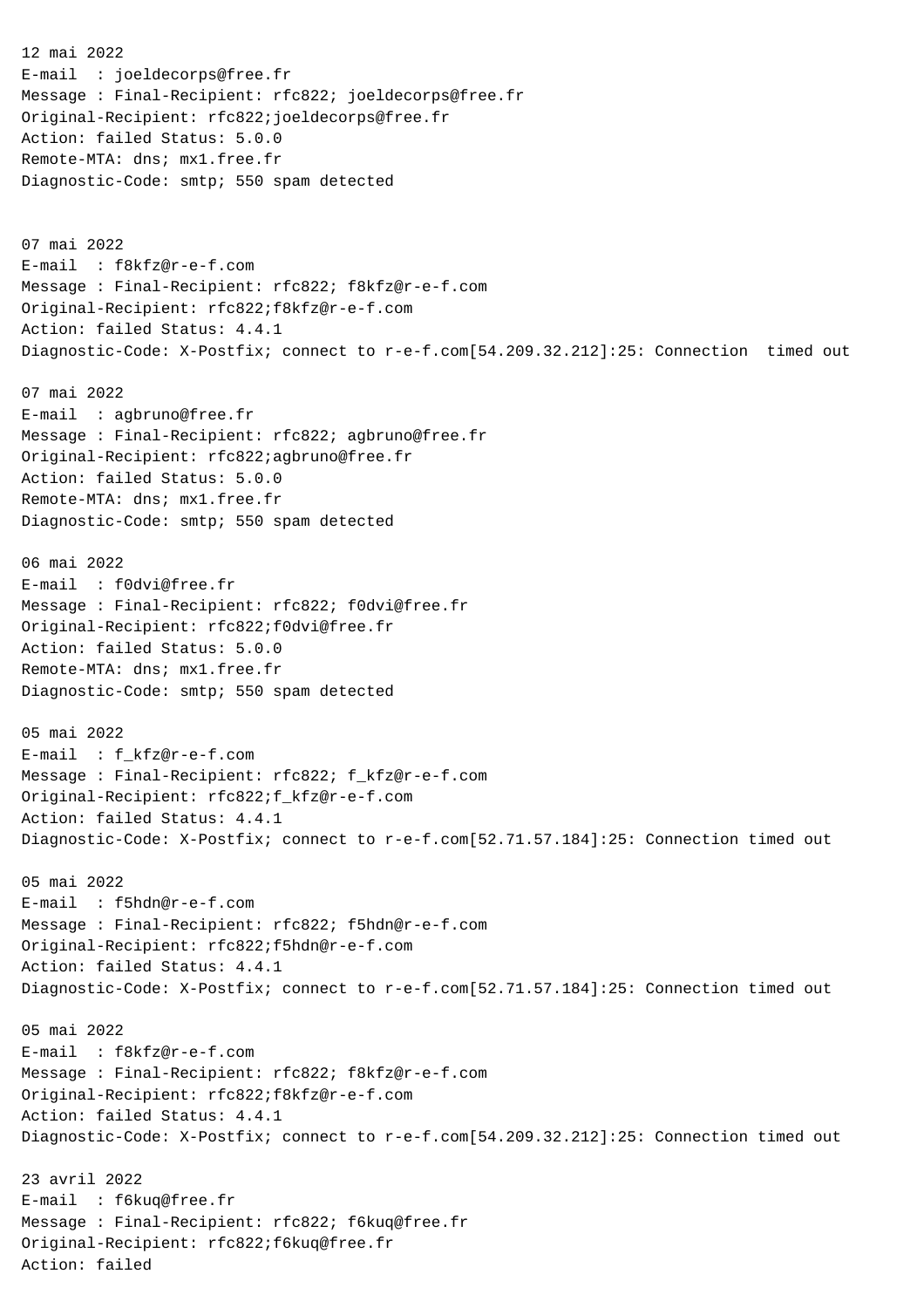Status: 5.0.0 Remote-MTA: dns; mx1.free.fr Diagnostic-Code: smtp; 550 spam detected 16 avril 2022 E-mail : f6kpl@free.fr Message : Final-Recipient: rfc822; f6kpl@free.fr Original-Recipient: rfc822;f6kpl@free.fr Action: failed Status: 5.0.0 Remote-MTA: dns; mx1.free.fr Diagnostic-Code: smtp; 550 spam detected 15 avril 2022 E-mail : jeanpierre.meslem@9online.fr Message : Final-Recipient: rfc822; jeanpierre.meslem@9online.fr Original-Recipient: rfc822;jeanpierre.meslem@9online.fr Action: failed Status: 5.7.1 Remote-MTA: dns; smtp-in.sfr.fr Diagnostic-Code: smtp; 550 5.7.1 Email rejected per SPAM policy 14 avril 2022 E-mail : f6kpl@free.fr Message : Final-Recipient: rfc822; f6kpl@free.fr Original-Recipient: rfc822;f6kpl@free.fr Action: failed Status: 5.0.0 Remote-MTA: dns; mx1.free.fr Diagnostic-Code: smtp; 550 spam detected 13 avril 2022 E-mail : f6fng.alain@sfr.fr Message : Final-Recipient: rfc822; f6fng.alain@sfr.fr Original-Recipient: rfc822;f6fng.alain@sfr.fr Action: failed Status: 5.7.1 Remote-MTA: dns; smtp-in.sfr.fr Diagnostic-Code: smtp; 550 5.7.1 Email rejected per SPAM policy 9 avril 2022 E-mail : f4irv@free.fr Message : Final-Recipient: rfc822; f4irv@free.fr Original-Recipient: rfc822;f4irv@free.fr Action: failed Status: 5.0.0 Remote-MTA: dns; mx1.free.fr Diagnostic-Code: smtp; 550 spam detected 27 février 2022 E-mail : f4evv@sfr.fr Message : Final-Recipient: rfc822; f4evv@sfr.fr Original-Recipient: rfc822;f4evv@sfr.fr Action: failed Status: 5.1.1 Remote-MTA: dns; smtp-in.sfr.fr Diagnostic-Code: smtp; 550 5.1.1 <f4evv@sfr.fr>: Recipient address rejected: User unknown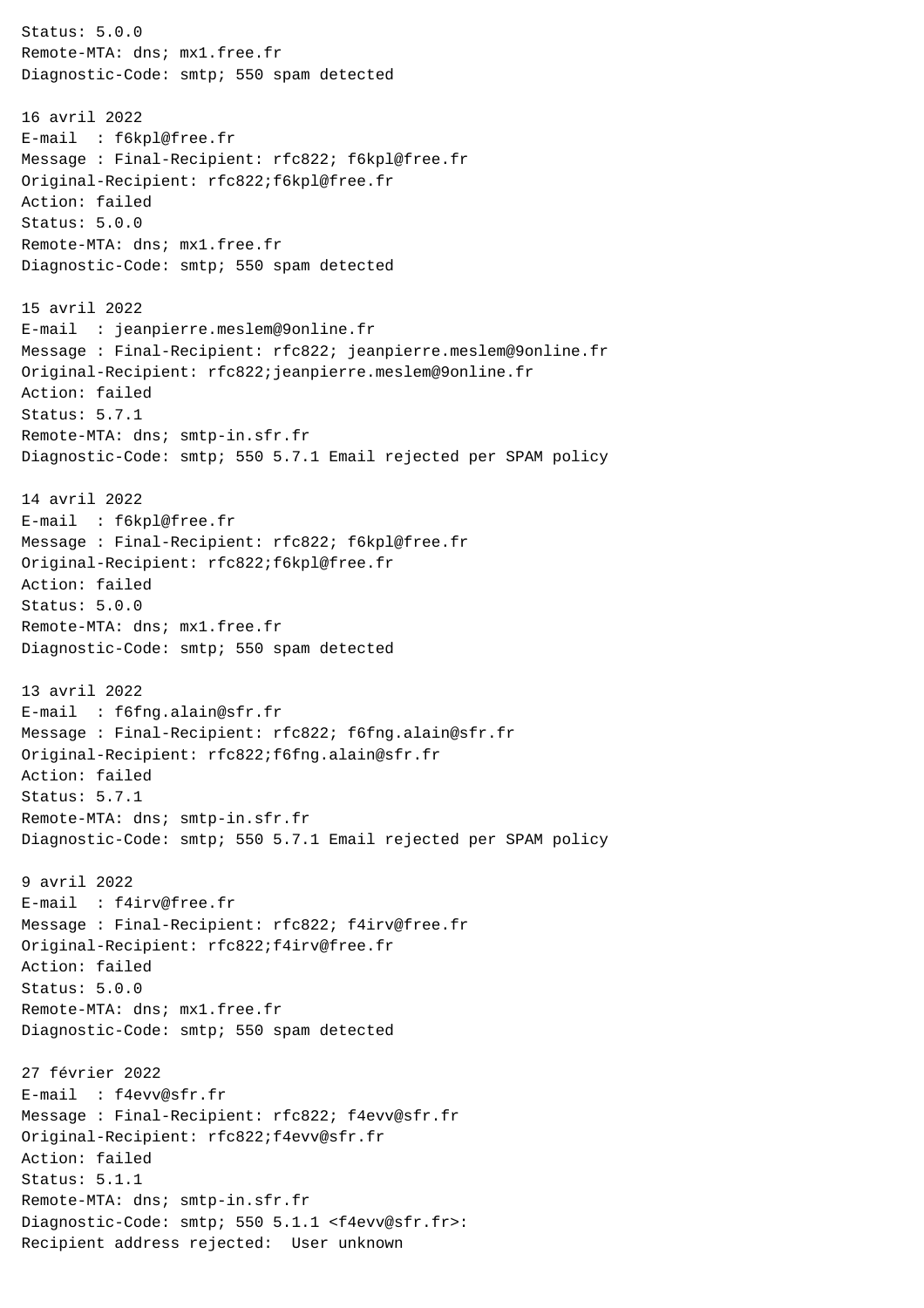26 février 2022 E-mail : fm4sa@mail.ru Message : Final-Recipient: rfc822; fm4sa@mail.ru Original-Recipient: rfc822;fm4sa@mail.ru Action: failed Status: 5.0.0 Remote-MTA: dns; mxs.mail.ru Diagnostic-Code: smtp; 550 spam message rejected. Please visit http://help.mail.ru/notspam-support/id?c=JggdsdSwI4IIczev8TxLgT\_4QqkiG14c9FT1nSc3UOUeAAAA3UYBA Iq23 $j$ o~ or report details to abuse@corp.mail.ru. Error code: B11D08268223B0D4AF377308814B3CF1A942F83F1C5E1B229DF554F4E5503727. ID: 0000001E000146DD3ADE3688. E-mail : f4fhy257090@gmail.com Message : Final-Recipient: rfc822; f4fhy257090@gmail.com Original-Recipient: rfc822;f4fhy257090@gmail.com Action: failed Status: 5.1.1 Remote-MTA: dns; gmail-smtp-in.l.google.com Diagnostic-Code: smtp; 550-5.1.1 The email account that you tried to reach does not exist. Please try 550-5.1.1 double-checking the recipient's email address for typos or 550-5.1.1 unnecessary spaces. Learn more at 550 5.1.1 https://support.google.com/mail/?p=NoSuchUser v12-20020a056000162c00b001ea4fa4f77fsi3577448wrb.911 - gsmtp 22 février 2022 E-mail : f1cob.brocal@gmail.fr Message : Final-Recipient: rfc822; f1cob.brocal@gmail.fr Original-Recipient: rfc822;f1cob.brocal@gmail.fr Action: failed Status: 4.4.1 Diagnostic-Code: X-Postfix; delivery temporarily suspended: connect to gmail.fr[142.250.186.133]:25: Connection timed out 20 février 2022 E-mail : jbanvile@bbox.fr Message : Final-Recipient: rfc822; jbanvile@bbox.fr Original-Recipient: rfc822;jbanvile@bbox.fr Action: failed Status: 5.1.1 Remote-MTA: dns; mx.bbox.fr Diagnostic-Code: smtp; 550 5.1.1 <jbanvile@bbox.fr>: Recipient address rejected: User unknown in local recipient table E-mail : f5pls@wanadoo.fr Message : Final-Recipient: rfc822; f5pls@wanadoo.fr Original-Recipient: rfc822;f5pls@wanadoo.fr Action: failed Status: 5.1.1 Remote-MTA: dns; smtp-in.orange.fr Diagnostic-Code: smtp; 550 5.1.1 LqGznBTL4Cqvs Adresse d au moins un destinataire invalide. Invalid recipient. OFR\_416 [416] 13 février 2022 E-mail : f-agm@orange.fr Message : Final-Recipient: rfc822; f-agm@orange.fr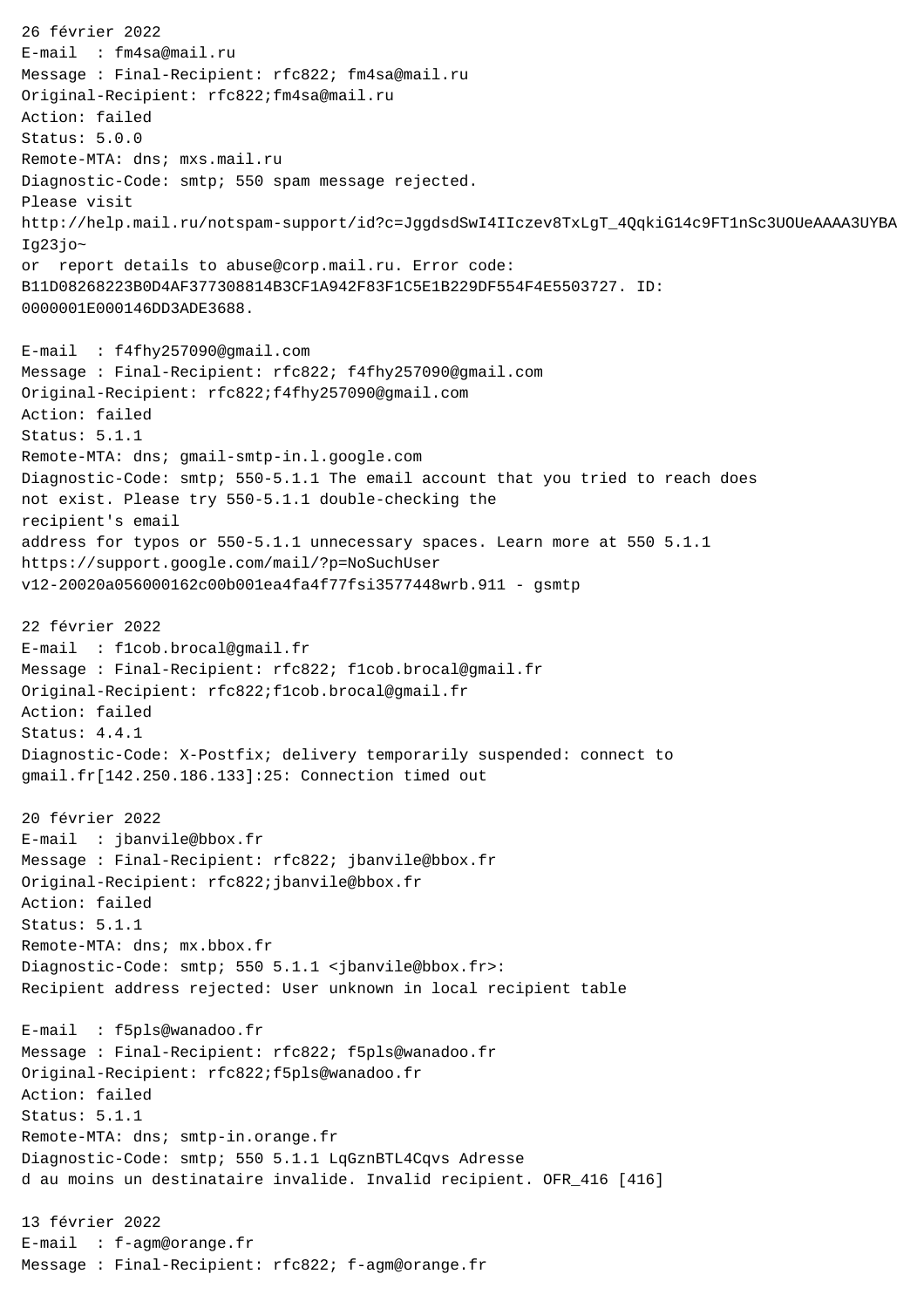Original-Recipient: rfc822;f-agm@orange.fr Action: failed Status: 5.1.1 Remote-MTA: dns; smtp-in.orange.fr Diagnostic-Code: smtp; 550 5.1.1 JFwXng8xb6JN8 Adresse d au moins un destinataire invalide. Invalid recipient. OFR\_416 [416] 09 février 2022 E-mail : va2bbvl@outlook.fr Message : Final-Recipient: rfc822; va2bbvl@outlook.fr Original-Recipient: rfc822;va2bbvl@outlook.fr Action: failed Status: 5.5.0 Remote-MTA: dns; eur.olc.protection.outlook.com Diagnostic-Code: smtp; 550 5.5.0 Requested action not taken: mailbox unavailable (S2017062302). 07 février 2022 E-mail : f4tnc@gmail.com Message : Final-Recipient: rfc822; f4tnc@gmail.com Original-Recipient: rfc822;f4tnc@gmail.com Action: failed Status: 5.1.1 Remote-MTA: dns; gmail-smtp-in.l.google.com Diagnostic-Code: smtp; 550-5.1.1 The email account that you tried to reach does not exist. Please try 550-5.1.1 double-checking the recipient's email address for typos or 550-5.1.1 unnecessary spaces. Learn more at 550 5.1.1 https://support.google.com/mail/?p=NoSuchUser h11si7054068wrf.954 - gsmtp 06 février 2022 E-mail : f4cne28@yahoo.fr Message : Final-Recipient: rfc822; f4cne28@yahoo.fr Original-Recipient: rfc822;f4cne28@yahoo.fr Action: failed Status: 5.0.0 Remote-MTA: dns; mx-eu.mail.am0.yahoodns.net Diagnostic-Code: smtp; 552 1 Requested mail action aborted, mailbox not found 03 février 2022 E-mail : f4gkp@gmail.com Message : Final-Recipient: rfc822; f4gkp@gmail.com Original-Recipient: rfc822;f4gkp@gmail.com Action: failed Status: 5.1.1 Remote-MTA: dns; gmail-smtp-in.l.google.com Diagnostic-Code: smtp; 550-5.1.1 The email account that you tried to reach does not exist. Please try 550-5.1.1 double-checking the recipient's email address for typos or 550-5.1.1 unnecessary spaces. Learn more at 550 5.1.1 https://support.google.com/mail/?p=NoSuchUser u13si6851550wmq.9 - gsmtp 31 janvier 2022 E-mail : f8bjk@gmail.com Message : Final-Recipient: rfc822; f8bjk@gmail.com Original-Recipient: rfc822;f8bjk@gmail.com Action: failed Status: 5.1.1 Remote-MTA: dns; gmail-smtp-in.l.google.com Diagnostic-Code: smtp; 550-5.1.1 The email account that you tried to reach does not exist. Please try 550-5.1.1 double-checking the recipient's email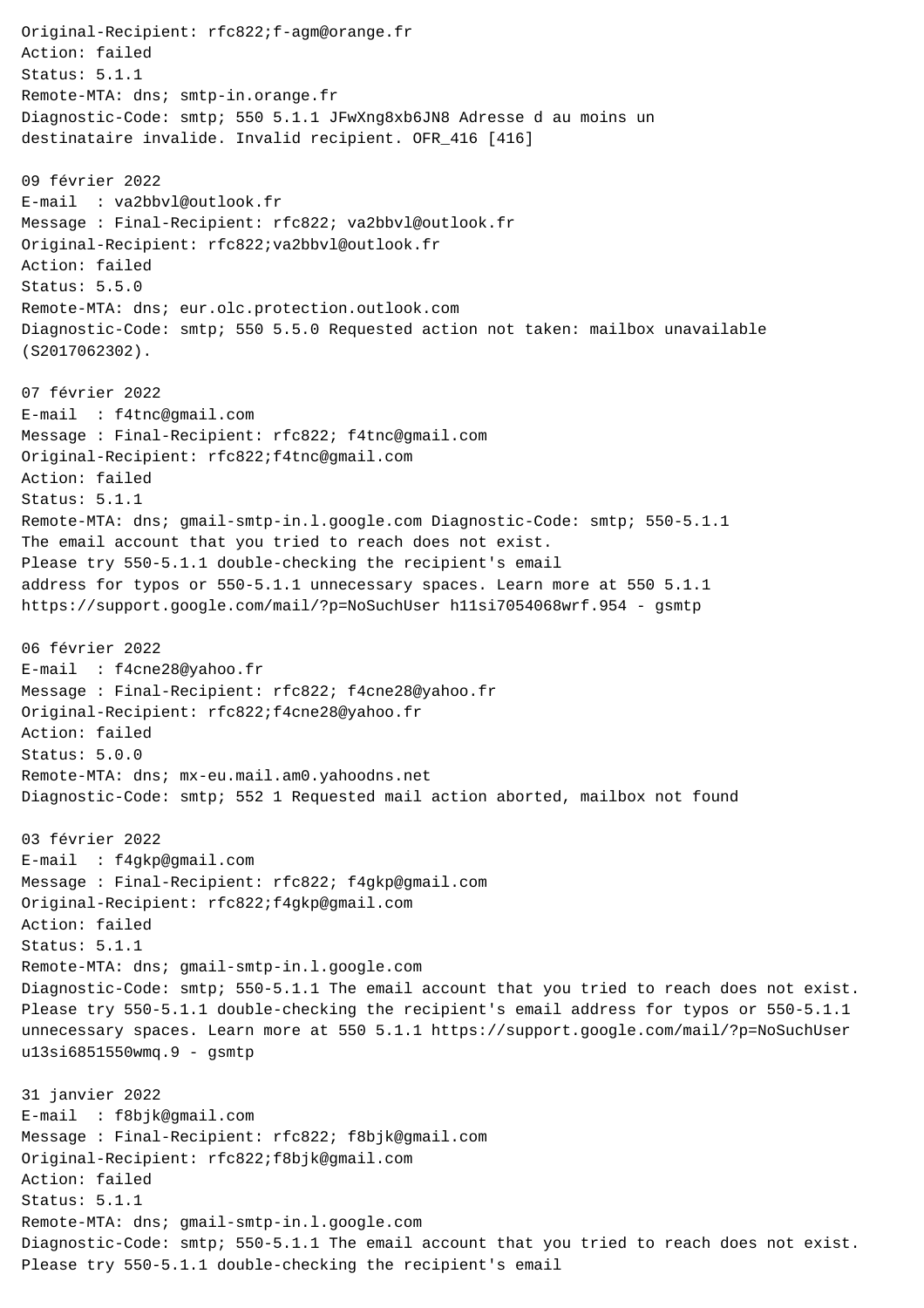address for typos or 550-5.1.1 unnecessary spaces. Learn more at 550 5.1.1 https://support.google.com/mail/?p=NoSuchUser m17si5967880wrj.1011 - gsmtp 30 janvier 2022 E-mail : f4jfc@orage.fr Message : Final-Recipient: rfc822; f4jfc@orage.fr Original-Recipient: rfc822;f4jfc@orage.fr Action: failed Status: 5.0.0 Remote-MTA: dns; mx.online.net Diagnostic-Code: smtp; 550 relay not permitted 28 janvier 2022 E-mail : tourdttehdrvef4ira@gmail.com Message : Final-Recipient: rfc822; tourdttehdrvef4ira@gmail.com Original-Recipient: rfc822;tourdttehdrvef4ira@gmail.com Action: failed Status: 5.1.1 Remote-MTA: dns; gmail-smtp-in.l.google.com Diagnostic-Code: smtp; 550-5.1.1 The email account that you tried to reach does not exist. Please try 550-5.1.1 double-checking the recipient's email address for typos or 550-5.1.1 unnecessary spaces. Learn more at 550 5.1.1 https://support.google.com/mail/?p=NoSuchUser n17si18193429wrw.663 - gsmtp 28 janvier 2022 E-mail : f5pvj@gmx.om Message : Final-Recipient: rfc822; f5pvj@gmx.om Original-Recipient: rfc822;f5pvj@gmx.om Action: failed Status: 5.4.4 Diagnostic-Code: X-Postfix; Host or domain name not found. Name service error for name=gmx.om type=A: Host not found 24 janvier 2022 E-mail : f1lrz@aol.coim Message : Final-Recipient: rfc822; f1lrz@aol.coim Original-Recipient: rfc822;f1lrz@aol.coim Action: failed Status: 5.4.4 Diagnostic-Code: X-Postfix; Host or domain name not found. Name service error for name=aol.coim type=A: Host not found 24 janvier 2022 E-mail : f4czv.82@gmail.fr Message : Final-Recipient: rfc822; f4czv.82@gmail.fr Original-Recipient: rfc822;f4czv.82@gmail.fr Action: failed Status: 4.4.1 Diagnostic-Code: X-Postfix; delivery temporarily suspended: connect to gmail.fr[172.217.19.229]:25: Connection timed out 23 janvier 2022 E-mail : taxi.ludo@oange.fr Message : Final-Recipient: rfc822; taxi.ludo@oange.fr Original-Recipient: rfc822;taxi.ludo@oange.fr Action: failed Status: 5.4.6 Diagnostic-Code: X-Postfix; mail for oange.fr loops back to myself 23 janvier 2022 E-mail : shtsf.contact@gmail.com Message : Final-Recipient: rfc822; shtsf.contact@gmail.com Original-Recipient: rfc822;shtsf.contact@gmail.com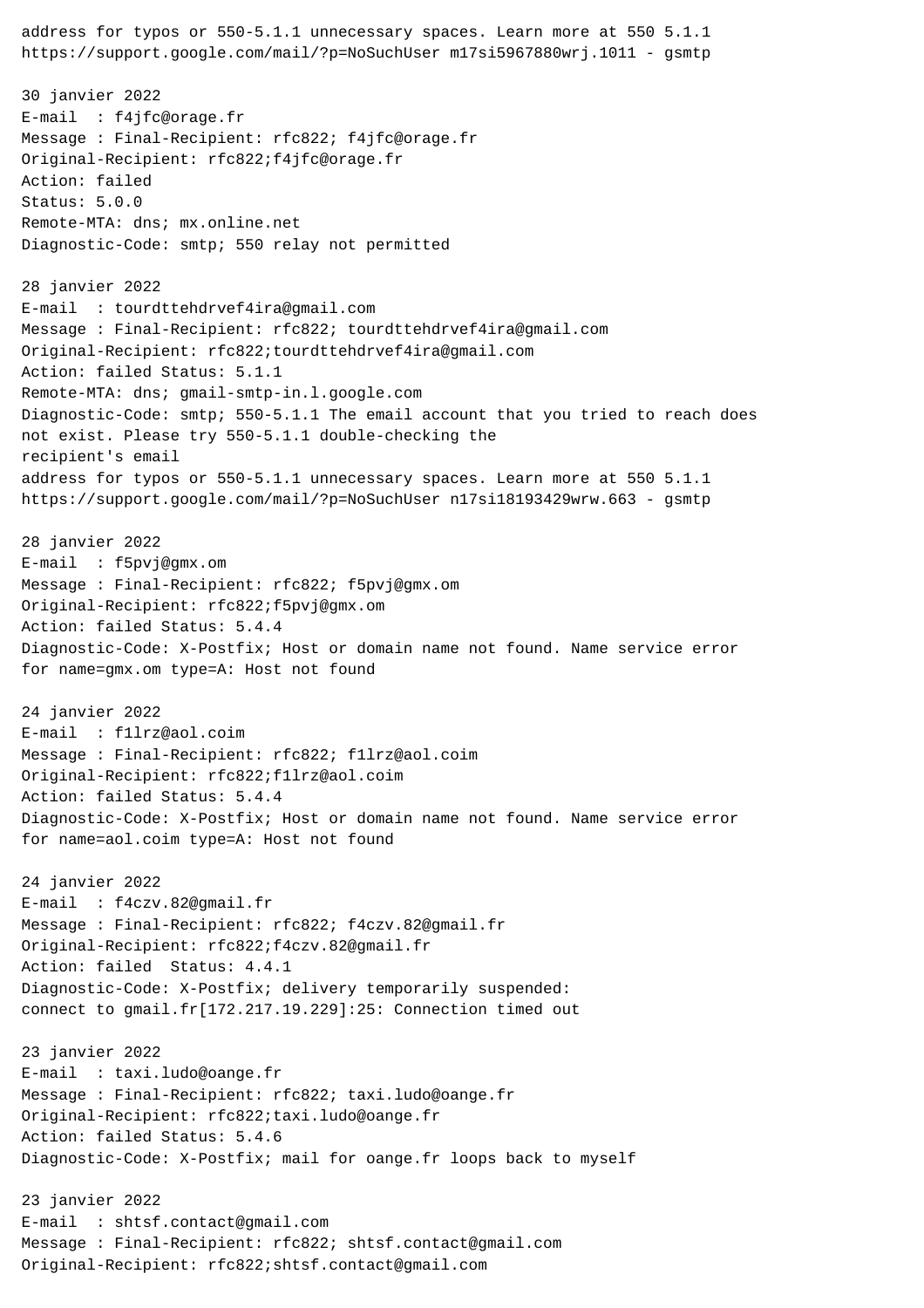Action: failed Status: 5.1.1 Remote-MTA: dns; gmail-smtp-in.l.google.com Diagnostic-Code: smtp; 550-5.1.1 The email account that you tried to reach does not exist. Please try 550-5.1.1 double-checking the recipient's email address for typos or 550-5.1.1 unnecessary spaces. Learn more at 550 5.1.1 https://support.google.com/mail/?p=NoSuchUser g25si7740326wrb.404 - gsmtp 20 janvier 2022 (relance) E-mail : f5gcd@yahoo.com Message : Final-Recipient: rfc822; f5gcd@yahoo.com Original-Recipient: rfc822;f5gcd@yahoo.com Action: failed Status: 5.0.0 Remote-MTA: dns; mta7.am0.yahoodns.net Diagnostic-Code: smtp; 552 1 Requested mail action aborted, mailbox not found 20 janvier 2022 (relance) E-mail : swl.64@sfr.fr Message : Final-Recipient: rfc822; swl.64@sfr.fr Original-Recipient: rfc822;swl.64@sfr.fr Action: failed Status: 5.1.1 Remote-MTA: dns; smtp-in.sfr.fr Diagnostic-Code: smtp; 550 5.1.1 <swl.64@sfr.fr>: Recipient address rejected: User unknown 14 janvier 2022 E-mail : f0dbu@mail.fr Message : Final-Recipient: rfc822; f0dbu@mail.fr Original-Recipient: rfc822;f0dbu@mail.fr Action: failed Status: 5.0.0 Remote-MTA: dns; mx02.mail.de Diagnostic-Code: smtp; 550 Recipient does not exist 18 décembre 2021 E-mail : f4aa@free.fr Message : Final-Recipient: rfc822; f4aa@free.fr Original-Recipient: rfc822;f4aa@free.fr Action: failed Status: 5.1.1 Remote-MTA: dns; mx1.free.fr Diagnostic-Code: smtp; 550 5.1.1 user unknown (UserSearch) 28 aaout 2021 E-mail : swl.64@sfr.fr Message : Final-Recipient: rfc822; swl.64@sfr.fr Original-Recipient: rfc822;swl.64@sfr.fr Action: failed Status: 5.7.1 Remote-MTA: dns; smtp-in.sfr.fr Diagnostic-Code: smtp; 550 5.7.1 <swl.64@sfr.fr>: Recipient address rejected: User unknown 20 juillet 2021 E-mail : f5oaz.tv@gmail.com Message : Final-Recipient: rfc822; f5oaz.tv@gmail.com Original-Recipient: rfc822;f5oaz.tv@gmail.com Action: failed Status: 5.1.1 Remote-MTA: dns; gmail-smtp-in.l.google.com Diagnostic-Code: smtp; 550-5.1.1 The email account that you tried to reach does not exist. Please try 550-5.1.1 double-checking the recipient's email address for typos or 550-5.1.1 unnecessary spaces. Learn more at 550 5.1.1 https://support.google.com/mail/?p=NoSuchUser t188si20002447wma.93 - gsmtp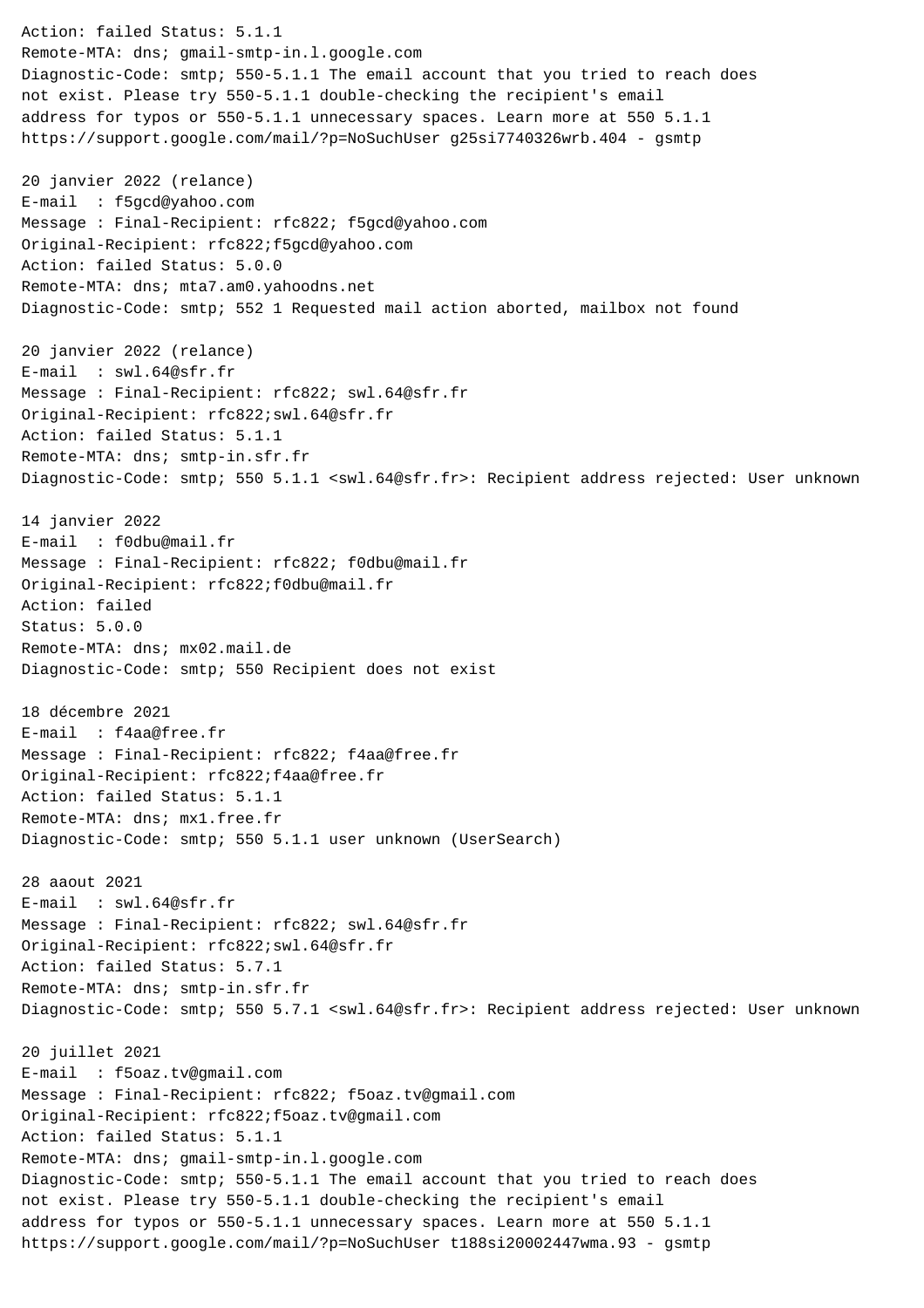05 juillet 2021 E-mail : f4iax@e.mail.fr Message : Final-Recipient: rfc822; f4iax@e.mail.fr Original-Recipient: rfc822;f4iax@e.mail.fr Action: failed Status: 5.0.0 Remote-MTA: dns; mx01.mail.de Diagnostic-Code: smtp; 550 Recipient does not exist 06 juin 2021 E-mail : f0dih@laposte.nat Message : Final-Recipient: rfc822; f0dih@laposte.nat Original-Recipient: rfc822;f0dih@laposte.nat Action: failed Status: 5.4.4 Diagnostic-Code: X-Postfix; Host or domain name not found. Name service error for name=laposte.nat type=A: Host not found 01 mai 2021 E-mail : f6clp@free.fr Message : Final-Recipient: rfc822; f6clp@free.fr Original-Recipient: rfc822;f6clp@free.fr Action: failed Status: 5.1.1 Remote-MTA: dns; mx1.free.fr Diagnostic-Code: smtp; 550 5.1.1 user unknown (UserSearch) 16 avril 2021 E-mail : michelsubtil4@gmail.fr Message : Final-Recipient: rfc822; michelsubtil4@gmail.fr Original-Recipient: rfc822;michelsubtil4@gmail.fr Action: failed Status: 4.4.1 Diagnostic-Code: X-Postfix; connect to gmail.fr[142.250.186.165]:25: Connection timed out 19 mars 2021 E-mail : f1tbp@free.fr Message : Final-Recipient: rfc822; f1tbp@free.fr Original-Recipient: rfc822;f1tbp@free.fr Action: failed Status: 5.0.0 Remote-MTA: dns; mx1.free.fr Diagnostic-Code: smtp; 550 spam detected 06 mars 2021 E-mail : f5dmy@free.fr Message : Final-Recipient: rfc822; f5dmy@free.fr Original-Recipient: rfc822;f5dmy@free.fr Action: failed Status: 5.0.0 Remote-MTA: dns; mx1.free.fr Diagnostic-Code: smtp; 550 spam detected E-mail : mic-f5ppg@numericable.fr Message : Final-Recipient: rfc822; mic-f5ppg@numericable.fr Original-Recipient: rfc822;mic-f5ppg@numericable.fr Action: failed Status: 5.7.1 Remote-MTA: dns; smtp-in.sfr.fr Diagnostic-Code: smtp; 550 5.7.1 Email rejected per SPAM policy E-mail : f0egv@free.fr Message : Final-Recipient: rfc822; f0egv@free.fr Original-Recipient: rfc822;f0egv@free.fr

Action: failed Status: 5.0.0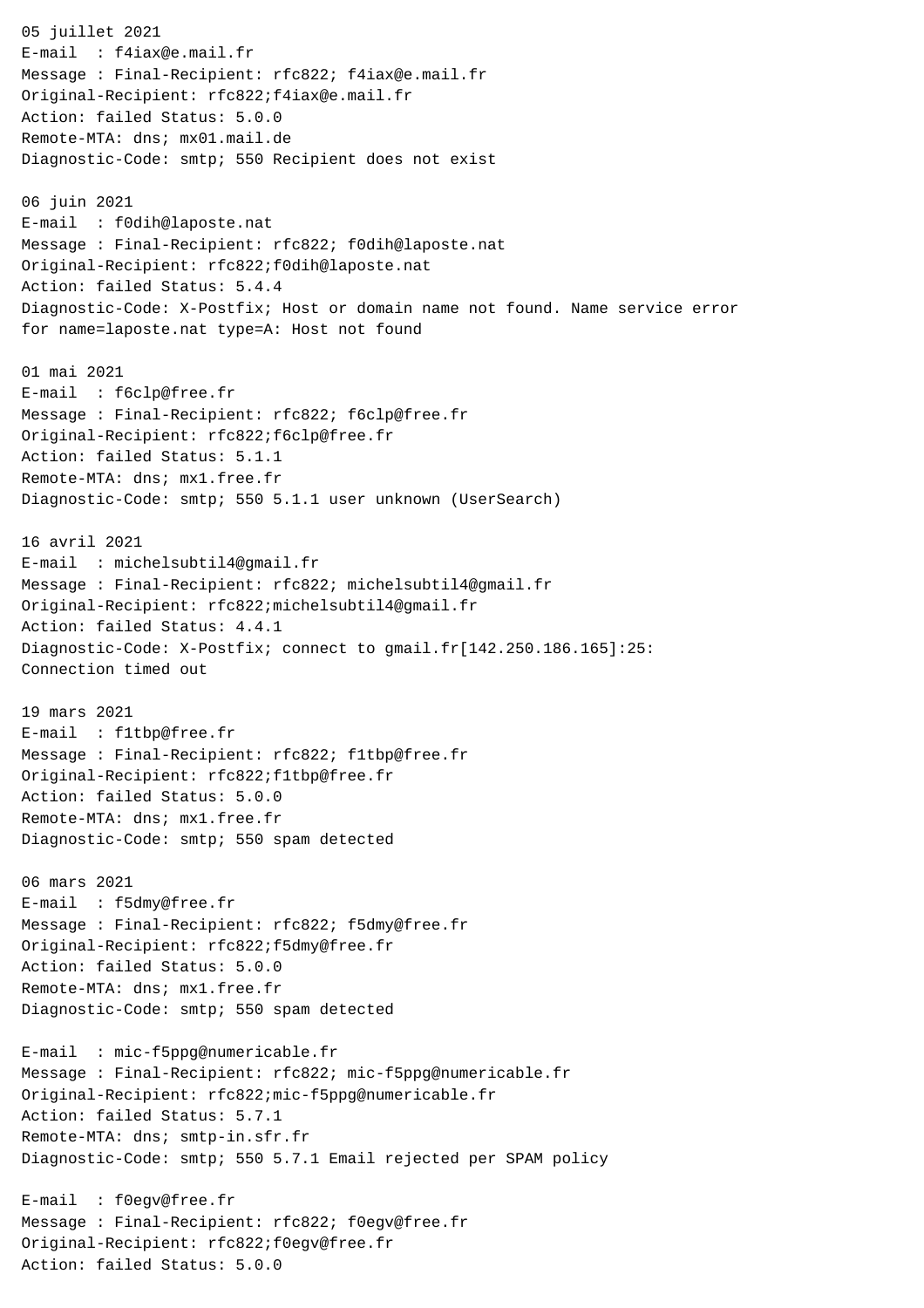Remote-MTA: dns; mx1.free.fr Diagnostic-Code: smtp; 550 spam detected 02 mars 2021 E-mail : f4bya@free.fr Message : Final-Recipient: rfc822; f4bya@free.fr Original-Recipient: rfc822;f4bya@free.fr Action: failed Status: 5.0.0 Remote-MTA: dns; mx1.free.fr Diagnostic-Code: smtp; 550 spam detected 28 février 2021 E-mail : f6gxi@free.fr Message : Final-Recipient: rfc822; f6gxi@free.fr Original-Recipient: rfc822;f6gxi@free.fr Action: failed Status: 5.0.0 Remote-MTA: dns; mx1.free.fr Diagnostic-Code: smtp; 550 spam detected E-mail : f1hox@free.fr Message : Final-Recipient: rfc822; f1hox@free.fr Original-Recipient: rfc822;f1hox@free.fr Action: failed Status: 5.0.0 Remote-MTA: dns; mx1.free.fr Diagnostic-Code: smtp; 550 spam detected 27 février 2021 E-mail : f1mgj@free.fr Message : Final-Recipient: rfc822; f1mgj@free.fr Original-Recipient: rfc822;f1mgj@free.fr Action: failed Status: 5.0.0 Remote-MTA: dns; mx1.free.fr Diagnostic-Code: smtp; 550 spam detected E-mail : f1cnb@free.fr Message : Final-Recipient: rfc822; f1cnb@free.fr Original-Recipient: rfc822;f1cnb@free.fr Action: failed Status: 5.0.0 Remote-MTA: dns; mx1.free.fr Diagnostic-Code: smtp; 550 spam detected 26 février 2021 E-mail : f6gxi@free.fr Message : Final-Recipient: rfc822; f6gxi@free.fr Original-Recipient: rfc822;f6gxi@free.fr Action: failed Status: 5.0.0 Remote-MTA: dns; mx1.free.fr Diagnostic-Code: smtp; 550 spam detected E-mail : f4fvv@free.fr Message : Final-Recipient: rfc822; f4fvv@free.fr Original-Recipient: rfc822;f4fvv@free.fr Action: failed Status: 5.0.0 Remote-MTA: dns; mx1.free.fr Diagnostic-Code: smtp; 550 spam detected E-mail : f1gtx@free.fr

Message : Final-Recipient: rfc822; f1gtx@free.fr

Original-Recipient: rfc822;f1gtx@free.fr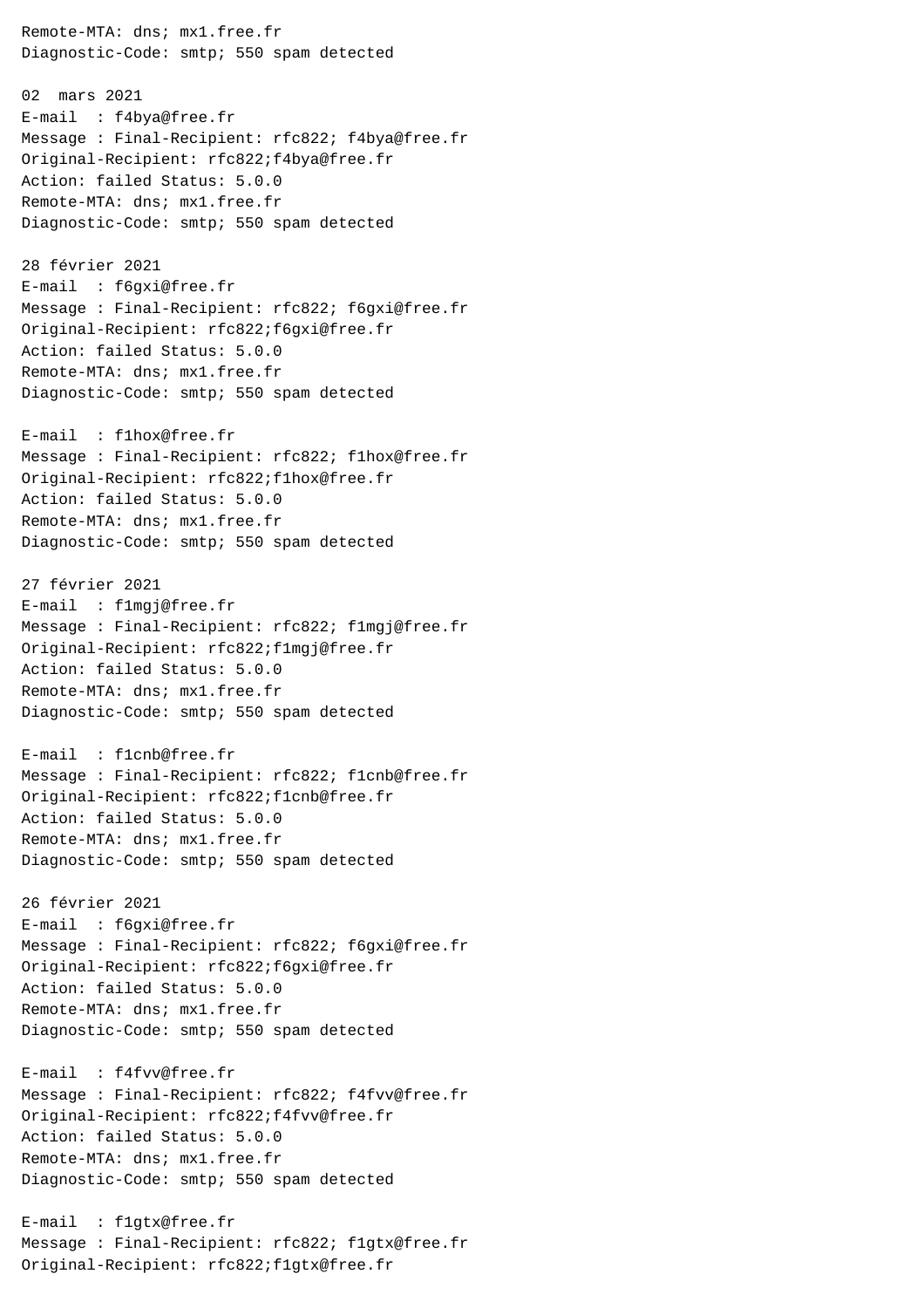Action: failed Status: 5.0.0 Remote-MTA: dns; mx1.free.fr Diagnostic-Code: smtp; 550 spam detected 23 février 2021 E-mail : f8dgq@ahoo.fr Message : Final-Recipient: rfc822; f8dgq@ahoo.fr Original-Recipient: rfc822;f8dgq@ahoo.fr Action: failed Status: 5.4.6 Diagnostic-Code: X-Postfix; mail for ahoo.fr loops back to myself E-mail : f6fzu@free.fr Message : Final-Recipient: rfc822; f6fzu@free.fr Original-Recipient: rfc822;f6fzu@free.fr Action: failed Status: 5.0.0 Remote-MTA: dns; mx1.free.fr Diagnostic-Code: smtp; 550 spam detected 9 février 2021 E-mail : s.canon@gtteam.fr Message : Final-Recipient: rfc822; s.canon@gtteam.fr Original-Recipient: rfc822;s.canon@gtteam.fr Action: failed Status: 5.7.1 Remote-MTA: dns; in.hes.trendmicro.eu Diagnostic-Code: smtp; 550 5.7.1 <s.canon@gtteam.fr>: Recipient address rejected: ERS-RBL. 9 février 2021 E-mail : f4fmg@gtteam.fr Message : Final-Recipient: rfc822; f4fmg@gtteam.fr Original-Recipient: rfc822;f4fmg@gtteam.fr Action: failed Status: 5.7.1 Remote-MTA: dns; in.hes.trendmicro.eu Diagnostic-Code: smtp; 550 5.7.1 <f4fmg@gtteam.fr>: Recipient address rejected: ERS-RBL. 7 février 2021 E-mail : f1mxe.didier@mail.com Message : Final-Recipient: rfc822; f1mxe.didier@mail.com Original-Recipient: rfc822;f1mxe.didier@mail.com Action: failed Remote-MTA: dns; mx01.mail.com Diagnostic-Code: smtp; 550 Requested action not taken: mailbox unavailable 28 janvier 2021 E-mail : f5plg@free.fr Message : Final-Recipient: rfc822; f5plg@free.fr Original-Recipient: rfc822;f5plg@free.fr Action: failed Status: 5.0.0 Remote-MTA: dns; mx1.free.fr Diagnostic-Code: smtp; 550 spam detected 27 Janvier 2021 f8dgq@ahoo.fr 11 novembre 2020 E-mail : grivel.gilbert@orange.fr Message : Final-Recipient: rfc822; grivel.gilbert@orange.fr Original-Recipient: rfc822;grivel.gilbert@orange.fr Action: failed Status: 5.1.1 Remote-MTA: dns; smtp-in.orange.fr Diagnostic-Code: smtp; 550 5.1.1 Adresse d au moins un destinataire invalide.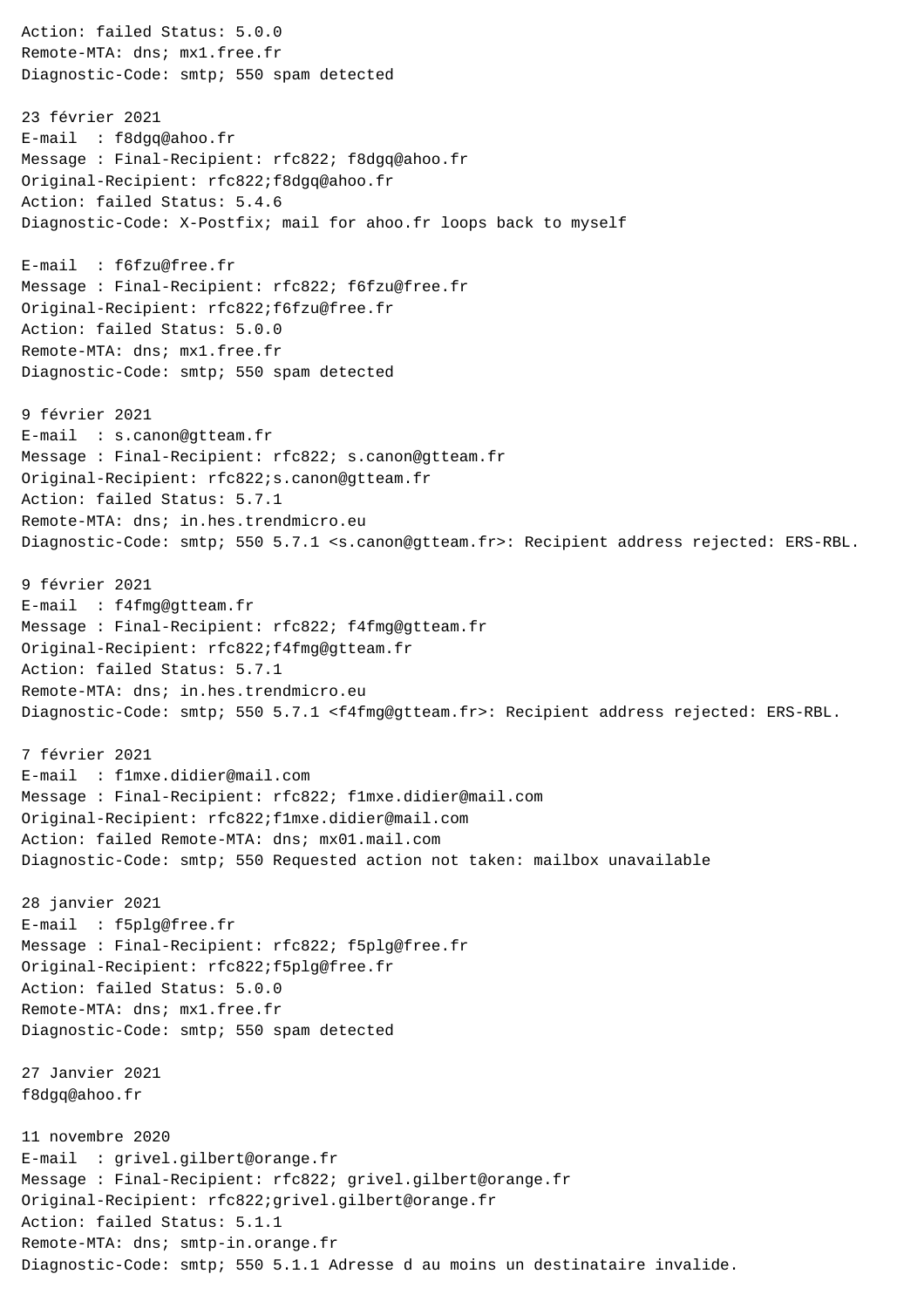Invalid recipient. OFR\_416 [416]

12 septembre 2020 E-mail : m.cornet606@lapose.et Message : Final-Recipient: rfc822; m.cornet606@lapose.et Original-Recipient: rfc822;m.cornet606@lapose.et Action: failed Status: 5.4.4 Diagnostic-Code: X-Postfix; Host or domain name not found. Name service error for name=lapose.et type=A: Host not found

05 septembre 2020 E-mail : 1pyn@bbox.fr Message : Final-Recipient: rfc822; 1pyn@bbox.fr Original-Recipient: rfc822;1pyn@bbox.fr Action: failed Status: 5.1.1 Remote-MTA: dns; mx.bbox.fr Diagnostic-Code: smtp; 550 5.1.1 <1pyn@bbox.fr>: Recipient address rejected: User unknown in local recipient table

05 juillet 2020 E-mail : de\_la\_riviere.alain@yahoo.fr Message : Final-Recipient: rfc822; de\_la\_riviere.alain@yahoo.fr Original-Recipient: rfc822;de\_la\_riviere.alain@yahoo.fr Action: failed Status: 5.7.9 Remote-MTA: dns; mx-eu.mail.am0.yahoodns.net Diagnostic-Code: smtp; 554 5.7.9 Message not accepted for policy reasons. See https://help.yahoo.com/kb/postmaster/SLN7253.html

19 jui 2020 18:25 E-mail : f1bgy@yahoo.fr Message : Final-Recipient: rfc822; f1bgy@yahoo.fr Original-Recipient: rfc822;f1bgy@yahoo.fr Action: failed Status: 5.0.0 Remote-MTA: dns; mx-eu.mail.am0.yahoodns.net Diagnostic-Code: smtp; 554 delivery error: dd Not a valid recipient atlas203.free.mail.ir2.yahoo.com

28 mar 2020 20:11 E-mail : fofek@outlook.fr Message : Final-Recipient: rfc822; fofek@outlook.fr Original-Recipient: rfc822;fofek@outlook.fr Action: failed Status: 5.5.0 Remote-MTA: dns; eur.olc.protection.outlook.com Diagnostic-Code: smtp; 550 5.5.0 Requested action not taken: mailbox unavailable.

27 fev 2020 E-mail : f4ggk@hotmail.fr Message : Final-Recipient: rfc822; f4ggk@hotmail.fr Original-Recipient: rfc822;f4ggk@hotmail.fr Action: failed Status: 5.5.0 Remote-MTA: dns; eur.olc.protection.outlook.com Diagnostic-Code: smtp; 550 5.5.0 Requested action not taken: mailbox unavailable.

23 fev 2020 E-mail : domoniquef4fom@gmail.com Message : Final-Recipient: rfc822; domoniquef4fom@gmail.com Original-Recipient: rfc822;domoniquef4fom@gmail.com Action: failed Status: 5.1.1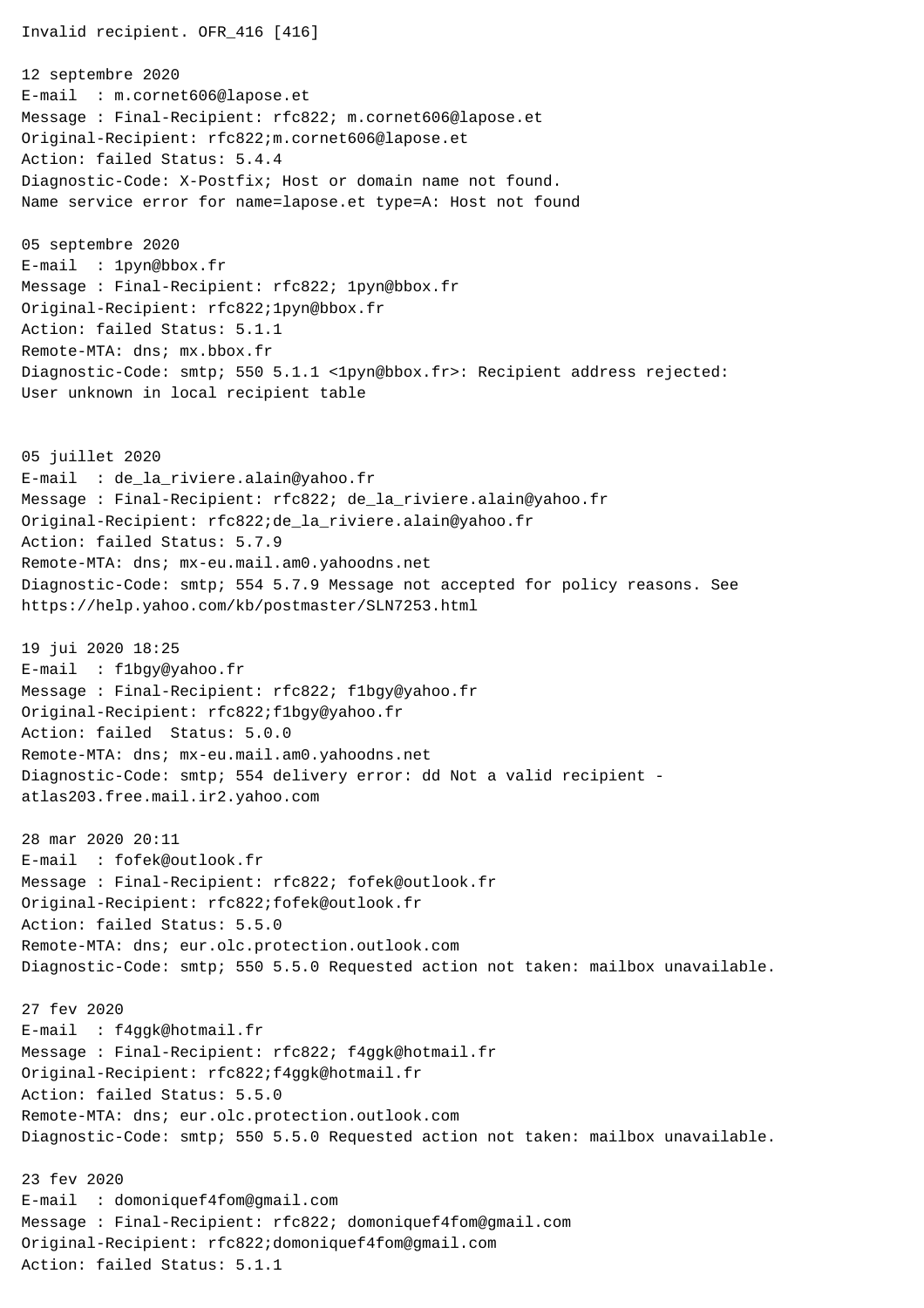Remote-MTA: dns; gmail-smtp-in.l.google.com Diagnostic-Code: smtp; 550-5.1.1 The email account that you tried to reach does not exist. Please try 550-5.1.1 double-checking the recipient's email address for typos or 550-5.1.1 unnecessary spaces. Learn more at 550 5.1.1 https://support.google.com/mail/?p=NoSuchUser p1si7870765wre.505 - gsmtp 22 fev. 2020 E-mail : f6cxi@freee.fr Message : Final-Recipient: rfc822; f6cxi@freee.fr Original-Recipient: rfc822;f6cxi@freee.fr Action: failed Status: 5.4.4 Diagnostic-Code: X-Postfix; Host or domain name not found. Name service error for name=freee.fr type=A: Host found but no data record of requested type 22 fev. 2020 E-mail : f8ctw@hotmzil.fr Message : Final-Recipient: rfc822; f8ctw@hotmzil.fr Original-Recipient: rfc822;f8ctw@hotmzil.fr Action: failed Status: 5.7.1 Remote-MTA: dns; mail2.mail-vert.fr Diagnostic-Code: smtp; 554 5.7.1 <f8ctw@hotmzil.fr>: Relay access denied 21 fev 2020 E-mail : f4zi84@gmail.com Message : Final-Recipient: rfc822; f4zi84@gmail.com Original-Recipient: rfc822;f4zi84@gmail.com Action: failed Status: 5.1.1 Remote-MTA: dns; gmail-smtp-in.l.google.com Diagnostic-Code: smtp; 550-5.1.1 The email account that you tried to reach does not exist. Please try 550-5.1.1 double-checking the recipient's email address for typos or 550-5.1.1 unnecessary spaces. Learn more at 550 5.1.1 https://support.google.com/mail/?p=NoSuchUser b17si3436560wrm.265 - gsmtp 21 fev 2020 E-mail : f5abw@gmail.com Message : Final-Recipient: rfc822; f5abw@gmail.com Original-Recipient: rfc822;f5abw@gmail.com Action: failed Status: 5.1.1 Remote-MTA: dns; gmail-smtp-in.l.google.com Diagnostic-Code: smtp; 550-5.1.1 The email account that you tried to reach does not exist. Please try 550-5.1.1 double-checking the recipient's email address for typos or 550-5.1.1 unnecessary spaces. Learn more at 550 5.1.1 https://support.google.com/mail/?p=NoSuchUser k14si1509043wmc.139 - gsmtp 19 fev. 2020 E-mail : f5kaq@orange.fr.fr Message : Final-Recipient: rfc822; f5kaq@orange.fr.fr Original-Recipient: rfc822;f5kaq@orange.fr.fr Action: failed Status: 5.4.4 Diagnostic-Code: X-Postfix; Host or domain name not found. Name service error for name=orange.fr.fr type=A: Host not found 17 fev. 2020 E-mail : f8bjk@gmail.com Message : Final-Recipient: rfc822; f8bjk@gmail.com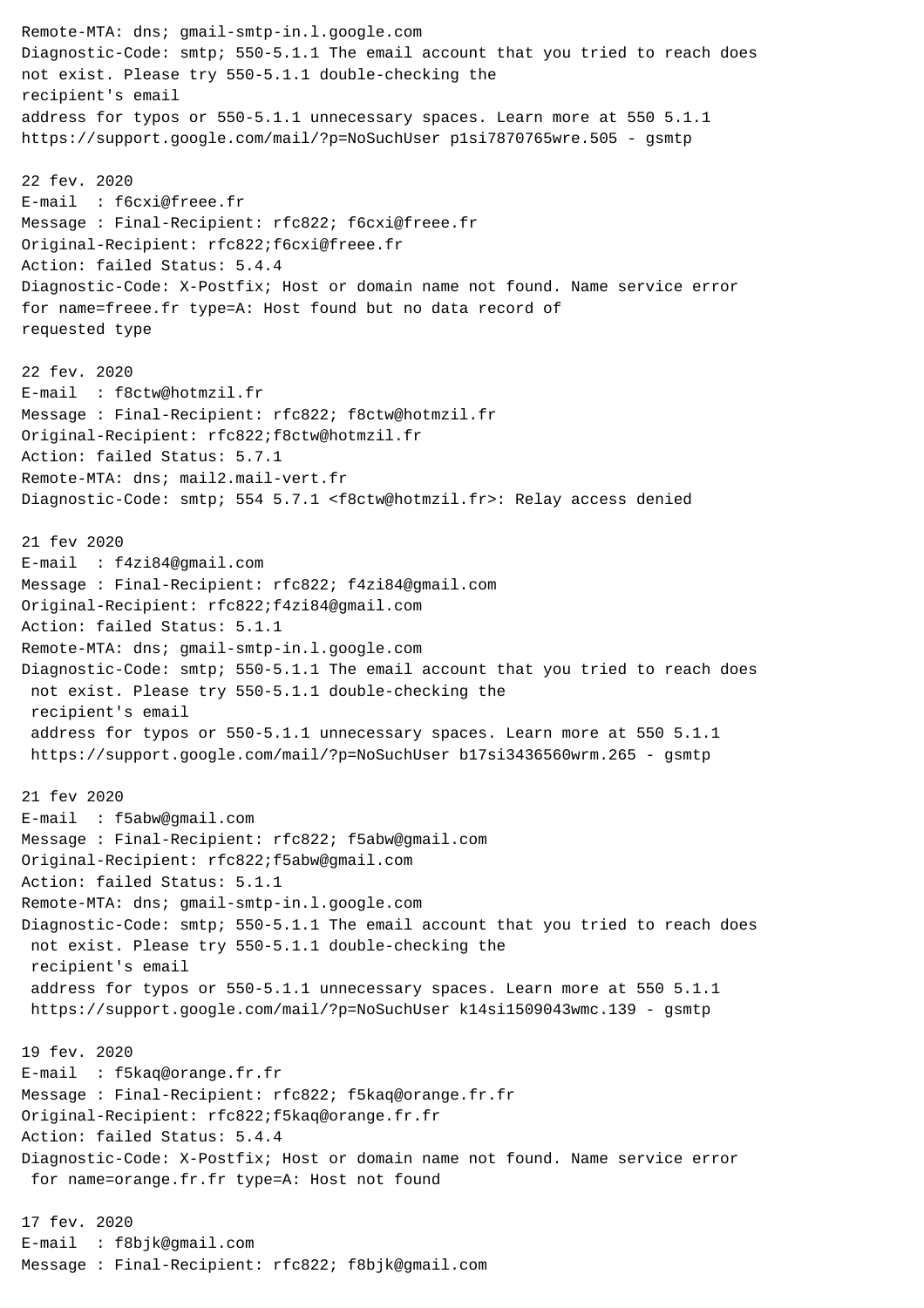Original-Recipient: rfc822;f8bjk@gmail.com Action: failed Status: 5.1.1 Remote-MTA: dns; gmail-smtp-in.l.google.com Diagnostic-Code: smtp; 550-5.1.1 The email account that you tried to reach does not exist. Please try 550-5.1.1 double-checking the recipient's email address for typos or 550-5.1.1 unnecessary spaces. Learn more at 550 5.1.1 https://support.google.com/mail/?p=NoSuchUser l18si1018685wrq.422 - gsmtp 14 fev. 2020 E-mail : f4fny@yahoo.com Message : Final-Recipient: rfc822; f4fny@yahoo.com Original-Recipient: rfc822;f4fny@yahoo.com Action: failed Status: 5.0.0 Remote-MTA: dns; mta5.am0.yahoodns.net Diagnostic-Code: smtp; 554 delivery error: dd Requested mail action aborted mta4484.mail.gq1.yahoo.com 06 fev. 2020 08:08 denisf4cpe@yahoo.fr E-mail : denisf4cpe@yahoo.fr Message : Final-Recipient: rfc822; denisf4cpe@yahoo.fr Original-Recipient: rfc822;denisf4cpe@yahoo.fr Action: failed Status: 5.0.0 Remote-MTA: dns; mx-eu.mail.am0.yahoodns.net Diagnostic-Code: smtp; 554 delivery error: dd This user doesn't have a yahoo.fr account (denisf4cpe@yahoo.fr) [-9] mta1064.mail.ir2.yahoo.com 10 jan. 2020 09:19:16 f5jec@free.frr Message : Final-Recipient: rfc822; f5jec@free.frr Original-Recipient: rfc822;f5jec@free.frr Action: failed Status: 5.4.4 Diagnostic-Code: X-Postfix; Host or domain name not found. Name service error for name=free.frr type=A: Host not found 9 dec. 2019 11:32:37 chirsoux@voo.be Message : Final-Recipient: rfc822; chirsoux@voo.be Original-Recipient: rfc822;chirsoux@voo.be Action: failed Status: 5.7.1 Remote-MTA: dns; mrouterin.brutele.be Diagnostic-Code: smtp; 554 5.7.1 Service unavailable; Client host [46.105.48.44] blocked using zen.spamhaus.org; https://www.spamhaus.org/sbl/query/SBL455191 2 nov. 2019 11:36:17 f4hyt@oarange.fr Final-Recipient: rfc822; f4hyt@oarange.fr Original-Recipient: rfc822;f4hyt@oarange.fr Action: failed Status: 5.4.4 Diagnostic-Code: X-Postfix; Host or domain name not found. Name service error for name=oarange.fr type=A: Host not found 1 nov. 2019 01:01:33 f8bsi-radio@gmail.com Final-Recipient: rfc822; f8bsi-radio@gmail.com Original-Recipient: rfc822;f8bsi-radio@gmail.com

Action: failed Status: 5.1.1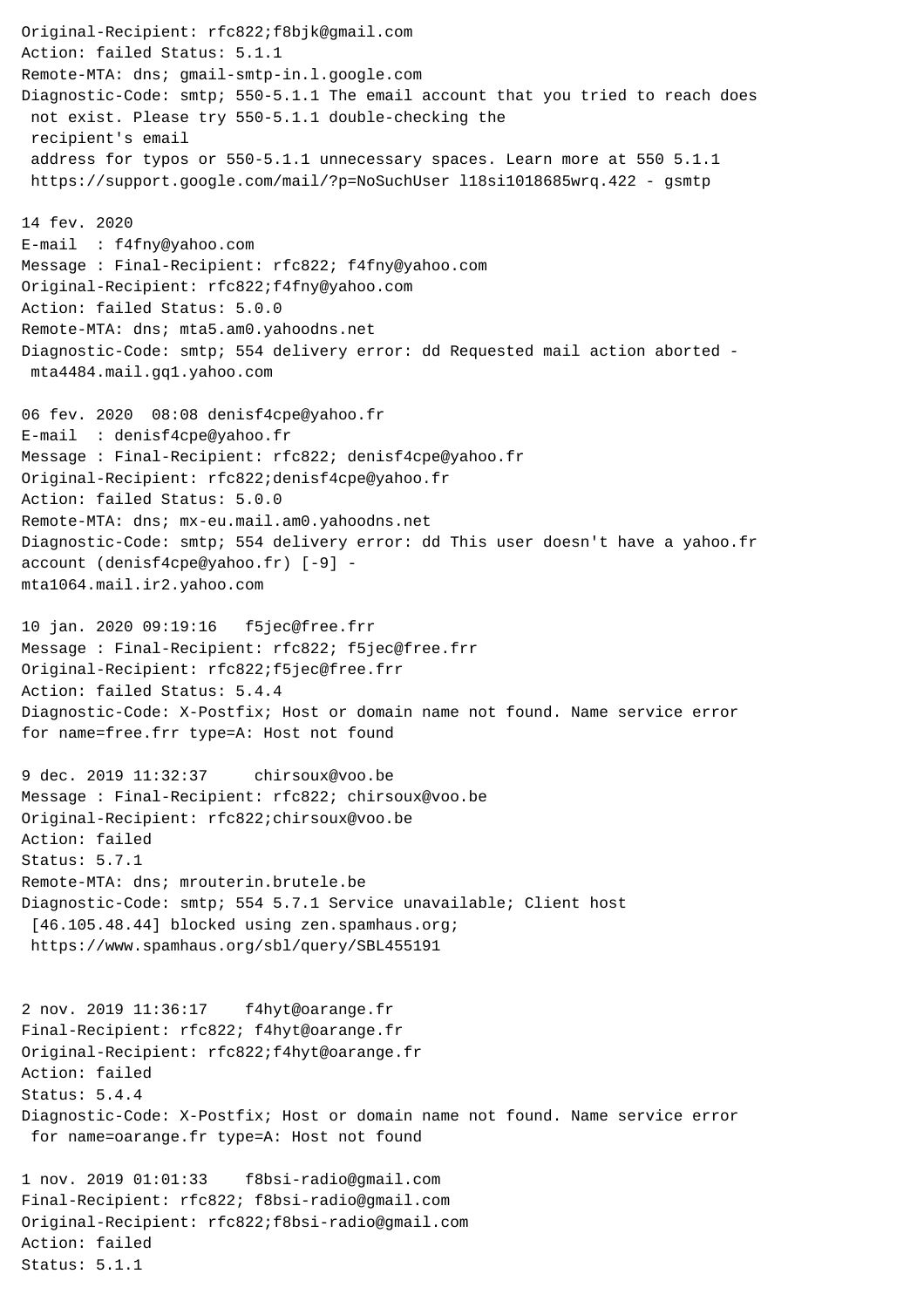Remote-MTA: dns; gmail-smtp-in.l.google.com Diagnostic-Code: smtp; 550-5.1.1 The email account that you tried to reach does not exist. Please try 550-5.1.1 double-checking the recipient's email 31 oct. 2019 23:33:19 f8bsi-radio@gmail.com Final-Recipient: rfc822; f8bsi-radio@gmail.com Original-Recipient: rfc822;f8bsi-radio@gmail.com Action: failed Status: 5.1.1 Remote-MTA: dns; gmail-smtp-in.l.google.com Diagnostic-Code: smtp; 550-5.1.1 The email account that you tried to reach does not exist. Please try 550-5.1.1 double-checking the recipient's email 27 sept. 2019 21:10:45 swl.fg10298@gmail.com Final-Recipient: rfc822; swl.fg10298@gmail.com Original-Recipient: rfc822;swl.fg10298@gmail.com Action: failed Status: 5.1.1 Remote-MTA: dns; gmail-smtp-in.l.google.com Diagnostic-Code: smtp; 550-5.1.1 The email account that you tried to reach does not exist. Please try 550-5.1.1 double-checking the recipient's email 27 sept. 2019 21:08:11 swl.fg10298@gmail.com Final-Recipient: rfc822; swl.fg10298@gmail.com Original-Recipient: rfc822;swl.fg10298@gmail.com Action: failed Status: 5.1.1 Remote-MTA: dns; gmail-smtp-in.l.google.com Diagnostic-Code: smtp; 550-5.1.1 The email account that you tried to reach does not exist. Please try 550-5.1.1 double-checking the recipient's email 27 sept. 2019 17:23:36 f6ach@range.fr Final-Recipient: rfc822; f6ach@range.fr Original-Recipient: rfc822;f6ach@range.fr Action: failed Status: 5.4.6 Diagnostic-Code: X-Postfix; mail for range.fr loops back to myself 27 sept. 2019 17:22:29 f6ach@range.fr Final-Recipient: rfc822; f6ach@range.fr Original-Recipient: rfc822;f6ach@range.fr Action: failed Status: 5.4.6 Diagnostic-Code: X-Postfix; mail for range.fr loops back to myself 9 sept. 2019 18:23:27 f4ihp@yahoo.fr Final-Recipient: rfc822; f4ihp@yahoo.fr Original-Recipient: rfc822;f4ihp@yahoo.fr Action: failed Status: 5.0.0 Remote-MTA: dns; mx-eu.mail.am0.yahoodns.net Diagnostic-Code: smtp; 554 delivery error: dd This user doesn't have a yahoo.fr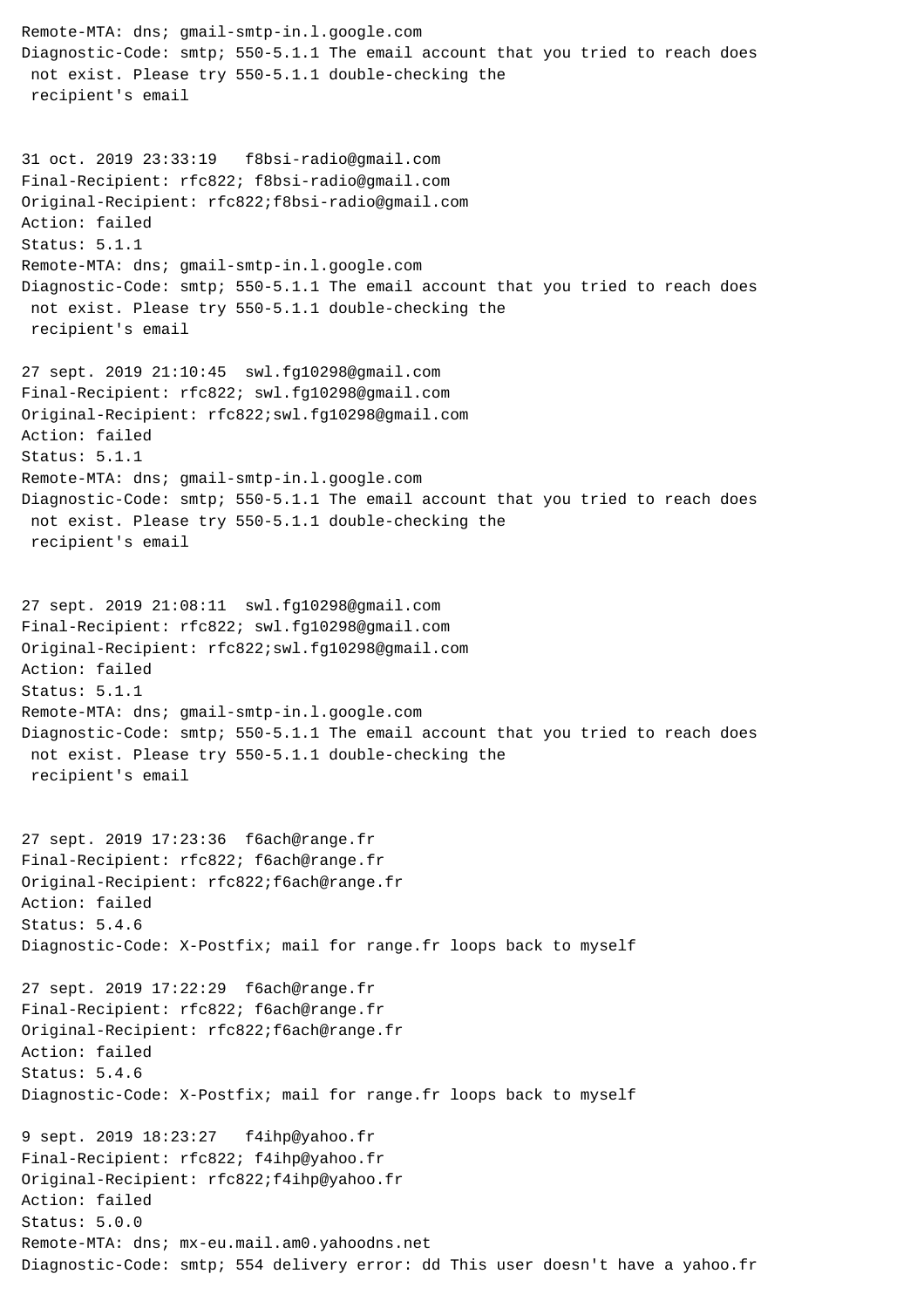account (f4ihp@yahoo.fr) [-9] - mta1177.mail.ir2.yahoo.com 7 sept. 2019 22:03:05 ee0.gerard@live.fr Final-Recipient: rfc822; ee0.gerard@live.fr Original-Recipient: rfc822;ee0.gerard@live.fr Action: failed Status: 5.5.0 Remote-MTA: dns; eur.olc.protection.outlook.com Diagnostic-Code: smtp; 550 5.5.0 Requested action not taken: mailbox unavailable. 7 sept. 2019 22:02:44 ee0.gerard@live.fr Final-Recipient: rfc822; ee0.gerard@live.fr Original-Recipient: rfc822;ee0.gerard@live.fr Action: failed Status: 5.5.0 Remote-MTA: dns; eur.olc.protection.outlook.com Diagnostic-Code: smtp; 550 5.5.0 Requested action not taken: mailbox unavailable. 16 août 2019 11:38:53 f5pzr@coulommiers.org Final-Recipient: rfc822; f5pzr@coulommiers.org Original-Recipient: rfc822;f5pzr@coulommiers.org Action: failed Status: 5.7.1 Remote-MTA: dns; mail.coulommiers.org Diagnostic-Code: smtp; 554 5.7.1 Service unavailable; Client host [178.33.109.247] blocked using zen.spamhaus.org; https://www.spamhaus.org/sbl/query/SBL455387 14 août 2019 11:56:40 d.leduc@laposte.net Final-Recipient: rfc822; d.leduc@laposte.net Original-Recipient: rfc822;d.leduc@laposte.net Action: failed Status: 5.7.1 Remote-MTA: dns; smtpz4.laposte.net Diagnostic-Code: smtp; 550 5.7.1 Service unavailable; client [46.105.45.200] blocked using Spamhaus Les emails envoyes vers la messagerie Laposte.net ont ete bloques par nos services. Afin de regulariser votre situation, nous vous invitons a cliquer sur le lien ci-dessous et a suivre la procedure. The emails sent to the mail host Laposte.net were blocked by our services. To regularize your situation please click on the link below and follow the procedure https://www.spamhaus.org/lookup/ LPNAAA\_101 21 juil. 2019 18:57:31 chrstian.lepaulmier@yahoo.fr Final-Recipient: rfc822; chrstian.lepaulmier@yahoo.fr Original-Recipient: rfc822;chrstian.lepaulmier@yahoo.fr Action: failed Status: 5.0.0 Remote-MTA: dns; mx-eu.mail.am0.yahoodns.net Diagnostic-Code: smtp; 554 delivery error: dd This user doesn't have a yahoo.fr account (chrstian.lepaulmier@yahoo.fr) [-9] mta1178.mail.ir2.yahoo.com 13 juil. 2019 21:16:22 f5oom@free.frf Final-Recipient: rfc822; f5oom@free.frf Original-Recipient: rfc822;f5oom@free.frf Action: failed Status: 5.4.4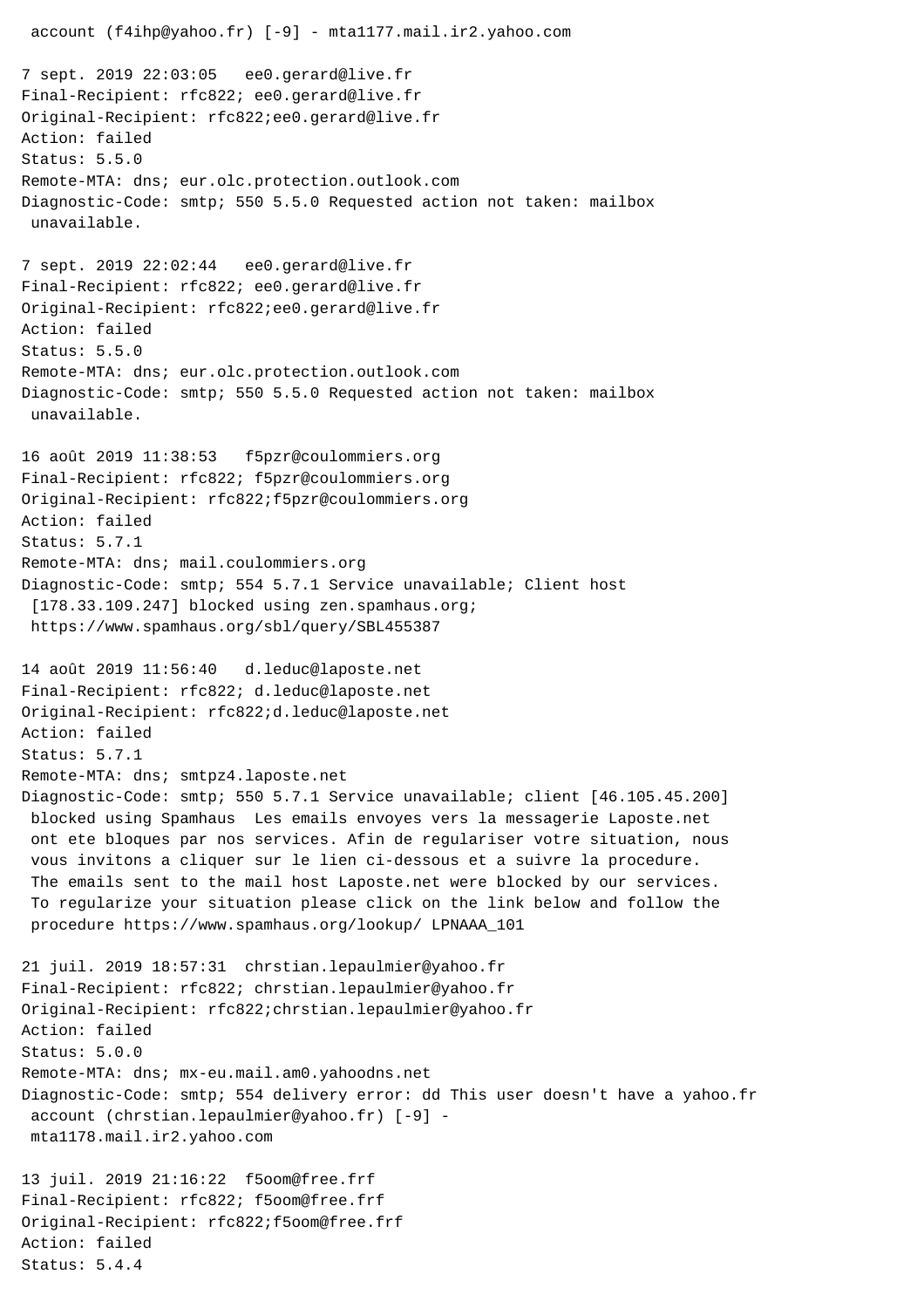Diagnostic-Code: X-Postfix; Host or domain name not found. Name service error for name=free.frf type=A: Host not found 21 juin 2019 21:52:36 f6bcc@voila.fr Final-Recipient: rfc822; f6bcc@voila.fr Original-Recipient: rfc822;f6bcc@voila.fr Action: failed Status: 4.4.1 Diagnostic-Code: X-Postfix; connect to voila.fr[193.252.148.60]:25: Connection timed out 21 juin 2019 21:52:23 a@a.fr Final-Recipient: rfc822; a@a.fr Original-Recipient: rfc822;a@a.fr Action: failed Status: 4.7.1 Remote-MTA: dns; a.fr Diagnostic-Code: smtp; 454 4.7.1 <a@a.fr>: Relay access denied 21 juin 2019 21:49:04 f-15922@voila.fr Final-Recipient: rfc822; f-15922@voila.fr Original-Recipient: rfc822;f-15922@voila.fr Action: failed Status: 4.4.1 Diagnostic-Code: X-Postfix; delivery temporarily suspended: connect to voila.fr[193.252.148.60]:25: Connection timed out 16 juin 2019 21:34:50 olivier.pillard@laposte.net Final-Recipient: rfc822; olivier.pillard@laposte.net Original-Recipient: rfc822;olivier.pillard@laposte.net Action: failed Status: 5.5.0 Remote-MTA: dns; smtpz4.laposte.net Diagnostic-Code: smtp; 550 5.5.0 Adresse destinataire invalide. Invalid recipient. LPN007\_416 16 juin 2019 21:34:30 orlm@aol.fr Final-Recipient: rfc822; orlm@aol.fr Original-Recipient: rfc822;orlm@aol.fr Action: failed Status: 5.0.0 Remote-MTA: dns; mx-aol.mail.gm0.yahoodns.net Diagnostic-Code: smtp; 554 delivery error: dd This user doesn't have a aol.fr account (orlm@aol.fr) [-9] - mta4035.aol.mail.gq1.yahoo.com 16 juin 2019 21:34:30 moiettoi@free.fr Final-Recipient: rfc822; moiettoi@free.fr Original-Recipient: rfc822;moiettoi@free.fr Action: failed Status: 5.2.1 Remote-MTA: dns; mx1.free.fr Diagnostic-Code: smtp; 550 5.2.1 This mailbox has been blocked due to inactivity 16 juin 2019 21:34:30 f0eaz53@yahoo.fr Final-Recipient: rfc822; f0eaz53@yahoo.fr Original-Recipient: rfc822;f0eaz53@yahoo.fr Action: failed Status: 5.0.0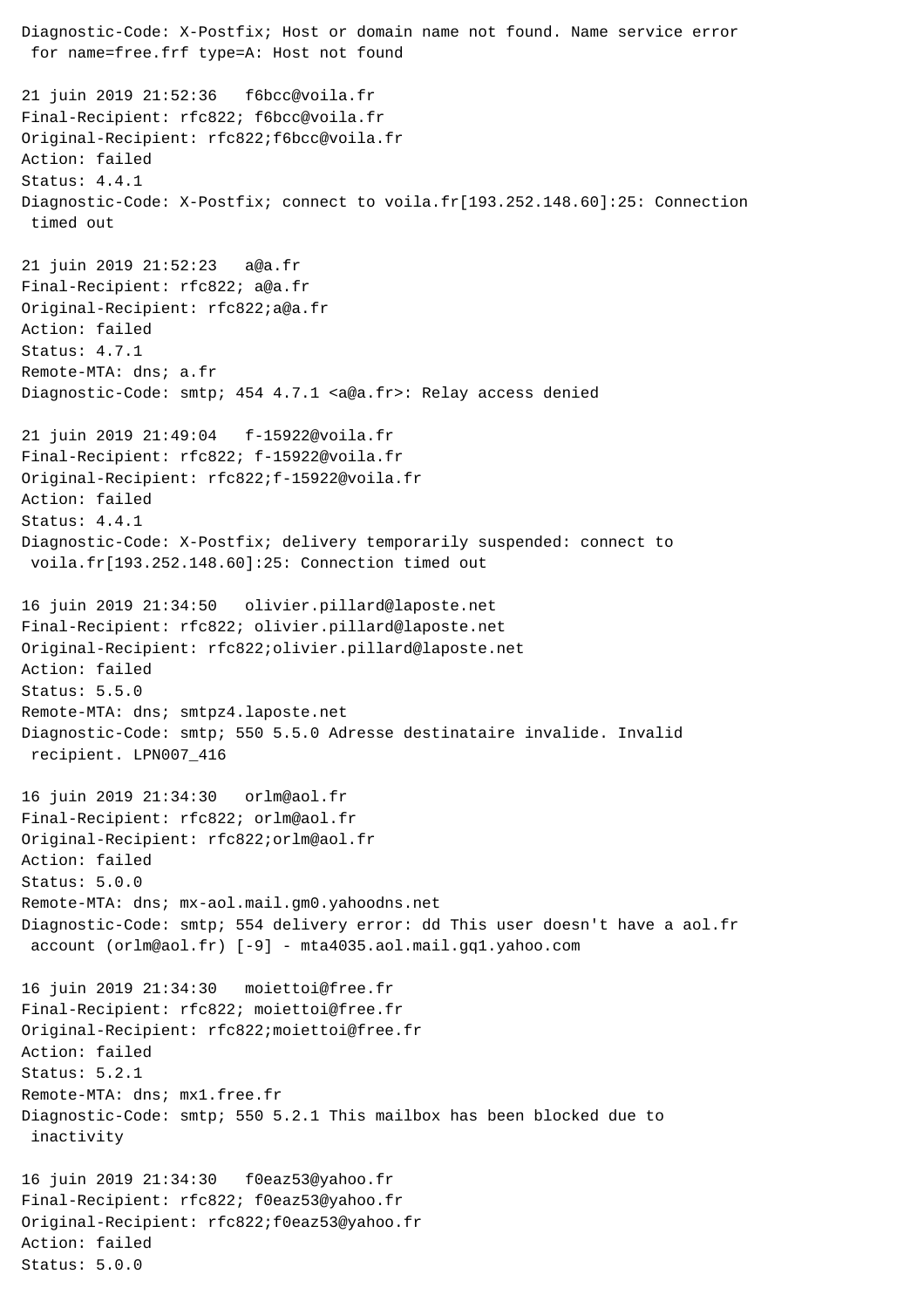Remote-MTA: dns; mx-eu.mail.am0.yahoodns.net Diagnostic-Code: smtp; 554 delivery error: dd Sorry, your message to f0eaz53@yahoo.fr cannot be delivered. This mailbox is disabled (554.30). mta1115.mail.ir2.yahoo.com 16 juin 2019 21:34:29 f1ruk.gerard@nordnet.fr Final-Recipient: rfc822; f1ruk.gerard@nordnet.fr Original-Recipient: rfc822;f1ruk.gerard@nordnet.fr Action: failed Status: 5.1.1 Remote-MTA: dns; nordnetmx1.nordnet.fr Diagnostic-Code: smtp; 550 5.1.1 <f1ruk.gerard@nordnet.fr>: Recipient address rejected: User unknown 16 juin 2019 21:34:27 f5ssg3@free.fr Final-Recipient: rfc822; f5ssg3@free.fr Original-Recipient: rfc822;f5ssg3@free.fr Action: failed Status: 5.2.2 Remote-MTA: dns; mx1.free.fr Diagnostic-Code: smtp; 554 5.2.2 <f5ssg3@free.fr>: Recipient address rejected: Quota exceeded (mailbox for user is full) 16 juin 2019 21:34:27 f4cwt@free.fr Final-Recipient: rfc822; f4cwt@free.fr Original-Recipient: rfc822;f4cwt@free.fr Action: failed Status: 5.1.1 Remote-MTA: dns; mx1.free.fr Diagnostic-Code: smtp; 550 5.1.1 user unknown (UserSearch) 16 juin 2019 21:34:26 f8cxt@free.fr Final-Recipient: rfc822; f8cxt@free.fr Original-Recipient: rfc822;f8cxt@free.fr Action: failed Status: 5.1.1 Remote-MTA: dns; mx1.free.fr Diagnostic-Code: smtp; 550 5.1.1 user unknown (UserSearch) 16 juin 2019 21:34:25 renauctv@free.fr Final-Recipient: rfc822; renauctv@free.fr Original-Recipient: rfc822;renauctv@free.fr Action: failed Status: 5.1.1 Remote-MTA: dns; mx1.free.fr Diagnostic-Code: smtp; 550 5.1.1 user unknown (UserSearch) 16 juin 2019 21:34:24 f4ehg@free.fr Final-Recipient: rfc822; f4ehg@free.fr Original-Recipient: rfc822;f4ehg@free.fr Action: failed Status: 5.2.1 Remote-MTA: dns; mx1.free.fr Diagnostic-Code: smtp; 550 5.2.1 This mailbox has been blocked due to inactivity (UserSearch) 16 juin 2019 21:34:24 f4hha@free.fr Final-Recipient: rfc822; f4hha@free.fr

Original-Recipient: rfc822;f4hha@free.fr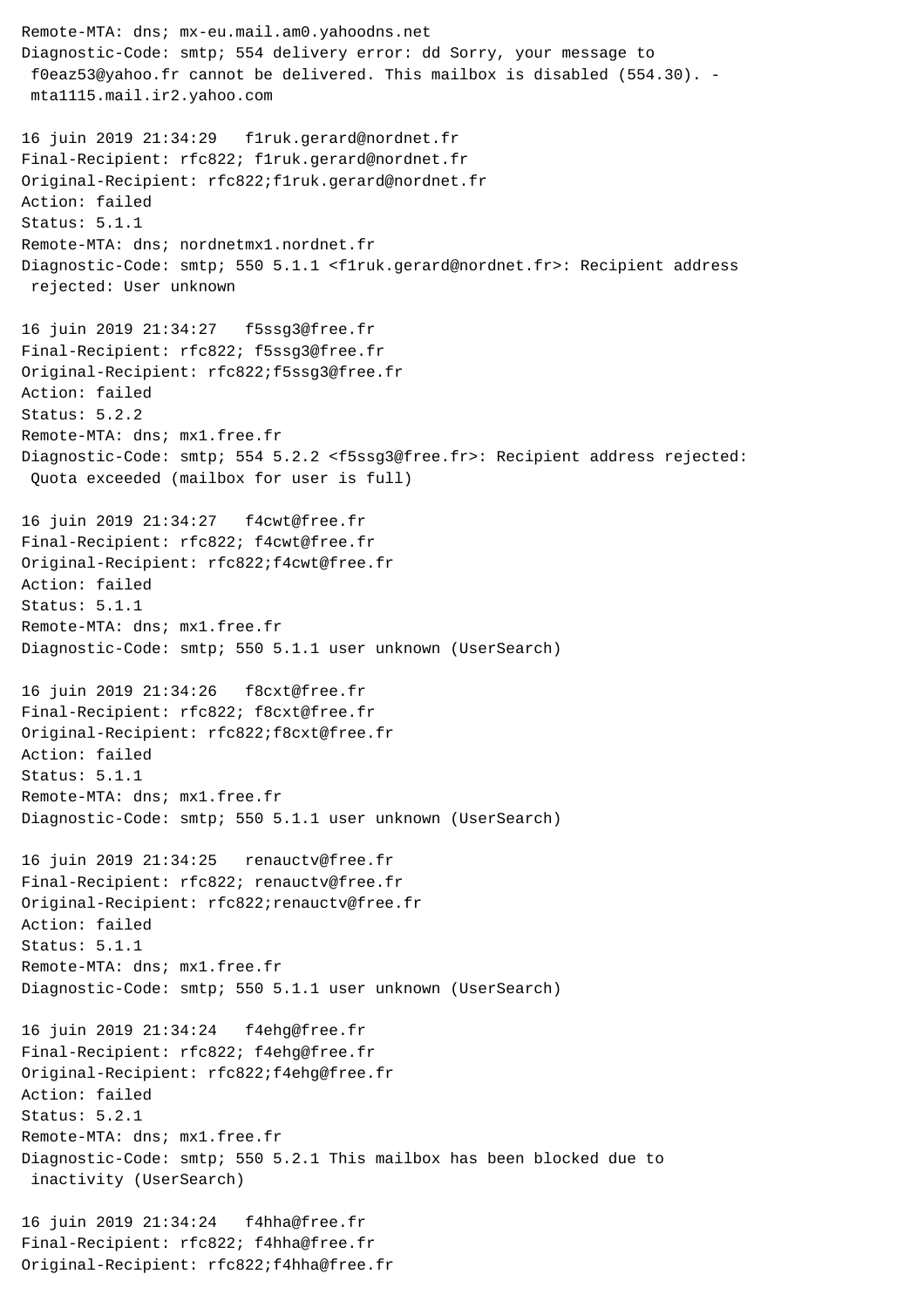Action: failed Status: 5.1.1 Remote-MTA: dns; mx1.free.fr Diagnostic-Code: smtp; 550 5.1.1 user unknown (UserSearch) 16 juin 2019 21:34:21 f6cni@orange.fr Final-Recipient: rfc822; f6cni@orange.fr Original-Recipient: rfc822;f6cni@orange.fr Action: failed Status: 5.1.1 Remote-MTA: dns; smtp-in.orange.fr Diagnostic-Code: smtp; 550 5.1.1 Adresse d au moins un destinataire invalide. Invalid recipient. OFR\_416 [416] 16 juin 2019 21:34:21 fg4kh@orange.fr Final-Recipient: rfc822; fg4kh@orange.fr Original-Recipient: rfc822;fg4kh@orange.fr Action: failed Status: 5.1.1 Remote-MTA: dns; smtp-in.orange.fr Diagnostic-Code: smtp; 550 5.1.1 Adresse d au moins un destinataire invalide. Invalid recipient. OFR\_416 [416] 16 juin 2019 21:34:20 stephf4bgz@bbox.fr Final-Recipient: rfc822; stephf4bgz@bbox.fr Original-Recipient: rfc822;stephf4bgz@bbox.fr Action: failed Status: 5.1.1 Remote-MTA: dns; mx.bbox.fr Diagnostic-Code: smtp; 550 5.1.1 <stephf4bgz@bbox.fr>: Recipient address rejected: User unknown in local recipient table 16 juin 2019 21:34:16 f5bln@orange.fr Final-Recipient: rfc822; f5bln@orange.fr Original-Recipient: rfc822;f5bln@orange.fr Action: failed Status: 5.1.1 Remote-MTA: dns; smtp-in.orange.fr Diagnostic-Code: smtp; 550 5.1.1 Adresse d au moins un destinataire invalide. Invalid recipient. OFR\_416 [416] 16 juin 2019 21:34:16 f5pgi@orange.fr Final-Recipient: rfc822; f5pgi@orange.fr Original-Recipient: rfc822;f5pgi@orange.fr Action: failed Status: 5.1.1 Remote-MTA: dns; smtp-in.orange.fr Diagnostic-Code: smtp; 550 5.1.1 Adresse d au moins un destinataire invalide. Invalid recipient. OFR\_416 [416] 16 juin 2019 21:34:10 ezio.bert@bbox.fr Final-Recipient: rfc822; ezio.bert@bbox.fr Original-Recipient: rfc822;ezio.bert@bbox.fr Action: failed Status: 5.1.1 Remote-MTA: dns; mx.bbox.fr Diagnostic-Code: smtp; 550 5.1.1 <ezio.bert@bbox.fr>: Recipient address rejected: User unknown in local recipient table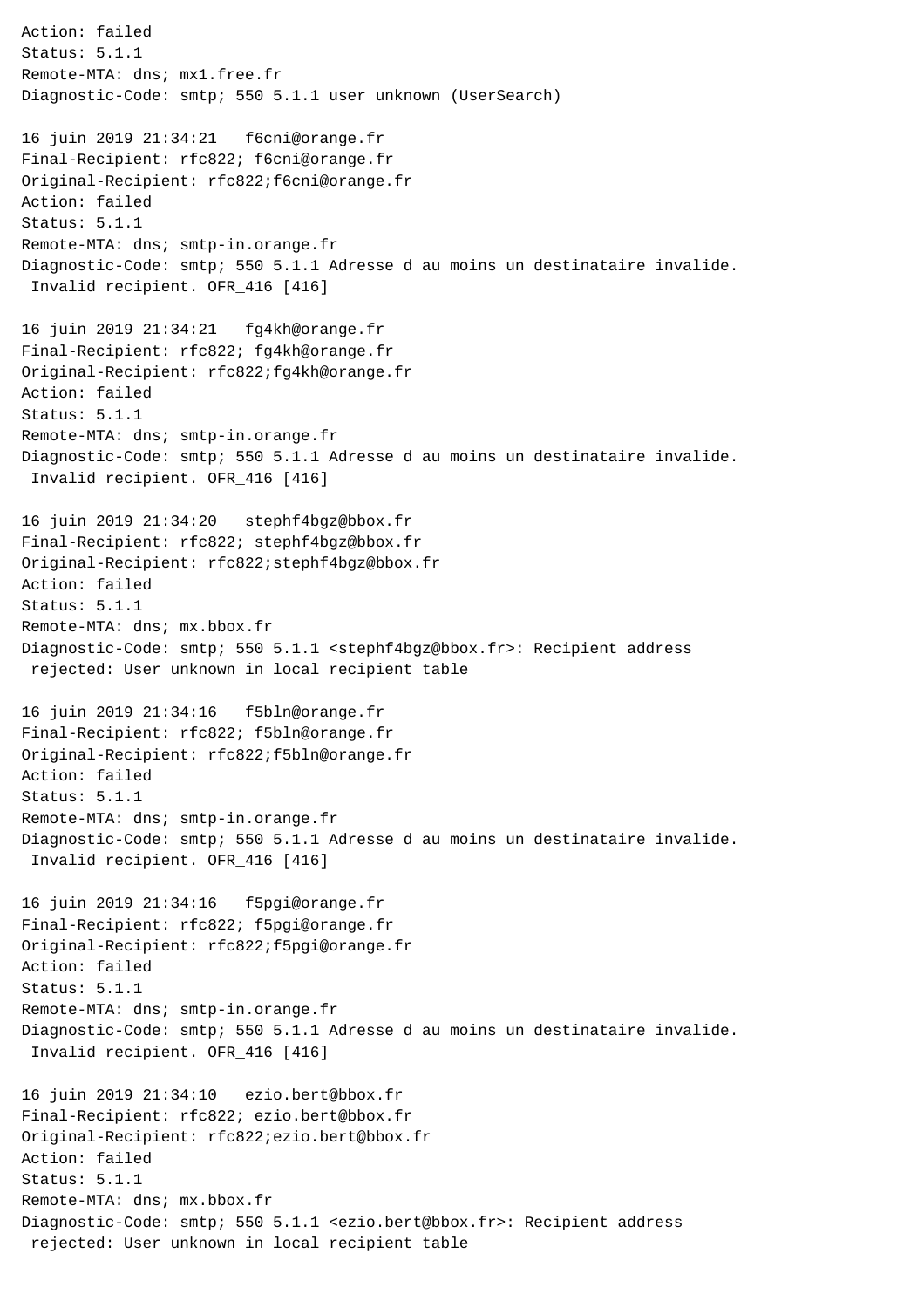16 juin 2019 21:34:09 f5nsb@bbox.fr Final-Recipient: rfc822; f5nsb@bbox.fr Original-Recipient: rfc822;f5nsb@bbox.fr Action: failed Status: 5.1.1 Remote-MTA: dns; mx.bbox.fr Diagnostic-Code: smtp; 550 5.1.1 <f5nsb@bbox.fr>: Recipient address rejected: User unknown in local recipient table 2 juin 2019 17:52:03 radio-club@espci.fr Final-Recipient: rfc822; radio-club@espci.fr Original-Recipient: rfc822;radio-club@espci.fr Action: failed Status: 5.7.1 Remote-MTA: dns; mx3.espci.fr Diagnostic-Code: smtp; 551 5.7.1 Sender IP caught in SBL blacklist 9 mai 2019 16:47:02 parreninpierre@gmail.cm Final-Recipient: rfc822; parreninpierre@gmail.cm Original-Recipient: rfc822;parreninpierre@gmail.cm Action: failed Status: 4.4.1 Diagnostic-Code: X-Postfix; connect to gmail.cm[172.217.16.133]:25: Connection timed out 9 mai 2019 16:02:32 parreninpierre@gmail.cm Final-Recipient: rfc822; parreninpierre@gmail.cm Original-Recipient: rfc822;parreninpierre@gmail.cm Action: failed Status: 4.4.1 Diagnostic-Code: X-Postfix; connect to gmail.cm[216.58.210.5]:25: Connection timed out 9 mai 2019 14:26:25 lecomte.b@aanadoo.fr Final-Recipient: rfc822; lecomte.b@aanadoo.fr Original-Recipient: rfc822;lecomte.b@aanadoo.fr Action: failed Status: 5.4.4 Diagnostic-Code: X-Postfix; Host or domain name not found. Name service error for name=aanadoo.fr type=A: Host not found 5 mai 2019 11:59:07 winref@f5aib.hosting.ovh.net Final-Recipient: rfc822; winref@f5aib.hosting.ovh.net Original-Recipient: rfc822;winref@f5aib.hosting.ovh.net Action: failed Status: 5.4.4 Diagnostic-Code: X-Postfix; Host or domain name not found. Name service error for name=f5aib.hosting.ovh.net type=A: Host not found 4 mai 2019 22:39:04 f5td@wanadoo.fr Final-Recipient: rfc822; f5td@wanadoo.fr Original-Recipient: rfc822;f5td@wanadoo.fr Action: failed Status: 5.1.1 Remote-MTA: dns; smtp-in.orange.fr Diagnostic-Code: smtp; 550 5.1.1 Adresse d au moins un destinataire invalide. Invalid recipient. OFR\_416 [416]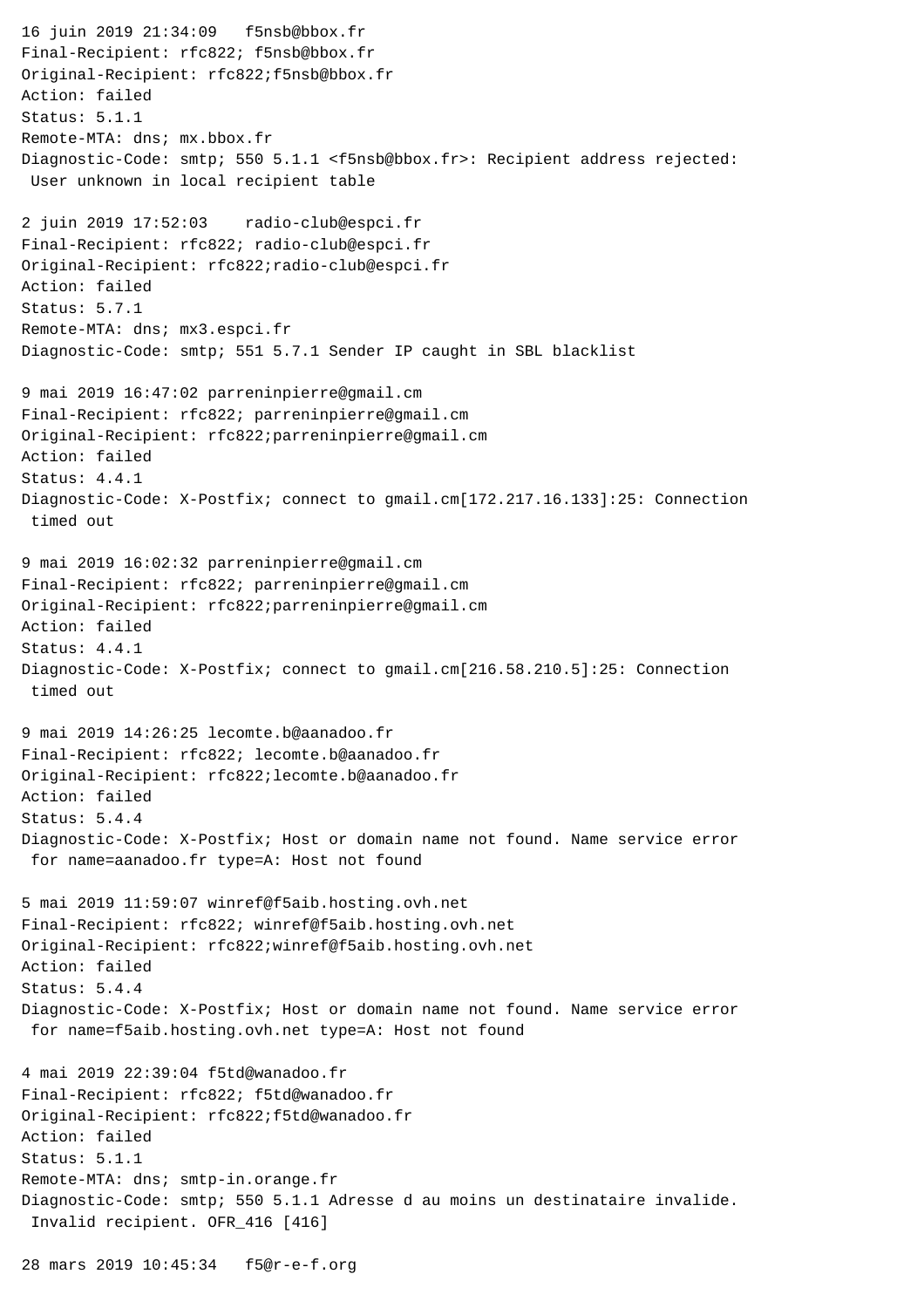Final-Recipient: rfc822; f5@r-e-f.org Original-Recipient: rfc822;f5@r-e-f.org Action: failed Status: 5.0.0 Remote-MTA: dns; g54.altospam.com Diagnostic-Code: smtp; 550 "Utilisateur inconnu !" 28 mars 2019 10:41:49 f5@r-e-f.org Final-Recipient: rfc822; f5@r-e-f.org Original-Recipient: rfc822;f5@r-e-f.org Action: failed Status: 5.0.0 Remote-MTA: dns; g54.altospam.com Diagnostic-Code: smtp; 550 "Utilisateur inconnu !" 8 mars 2019 20:49:42 f4htj@hotmaim.com Final-Recipient: rfc822; f4htj@hotmaim.com Original-Recipient: rfc822;f4htj@hotmaim.com Action: failed Status: 4.4.1 Diagnostic-Code: X-Postfix; connect to hotmaim.com[104.215.95.187]:25: Connection timed out 23 févr. 2019 19:12:57 fahff@yahoo.fr Final-Recipient: rfc822; fahff@yahoo.fr Original-Recipient: rfc822;fahff@yahoo.fr Action: failed Status: 5.0.0 Remote-MTA: dns; mx-eu.mail.am0.yahoodns.net Diagnostic-Code: smtp; 554 delivery error: dd This user doesn't have a yahoo.fr account (fahff@yahoo.fr) [-9] - mta1157.mail.ir2.yahoo.com 23 févr. 2019 19:07:38 ee0.gerard@live.fr Final-Recipient: rfc822; ee0.gerard@live.fr Original-Recipient: rfc822;ee0.gerard@live.fr Action: failed Status: 5.5.0 Remote-MTA: dns; eur.olc.protection.outlook.com Diagnostic-Code: smtp; 550 5.5.0 Requested action not taken: mailbox unavailable. 23 févr. 2019 18:53:57 ee0.gerard@live.fr Final-Recipient: rfc822; ee0.gerard@live.fr Original-Recipient: rfc822;ee0.gerard@live.fr Action: failed Status: 5.5.0 Remote-MTA: dns; eur.olc.protection.outlook.com Diagnostic-Code: smtp; 550 5.5.0 Requested action not taken: mailbox unavailable. 23 févr. 2019 08:44:36 b.mercero@noos.fr Final-Recipient: rfc822; b.mercero@noos.fr Original-Recipient: rfc822;b.mercero@noos.fr Action: failed Status: 5.1.1 Remote-MTA: dns; mx.noos.fr Diagnostic-Code: smtp; 550 5.1.1 <b.mercero@noos.fr>: Recipient address rejected: User unknown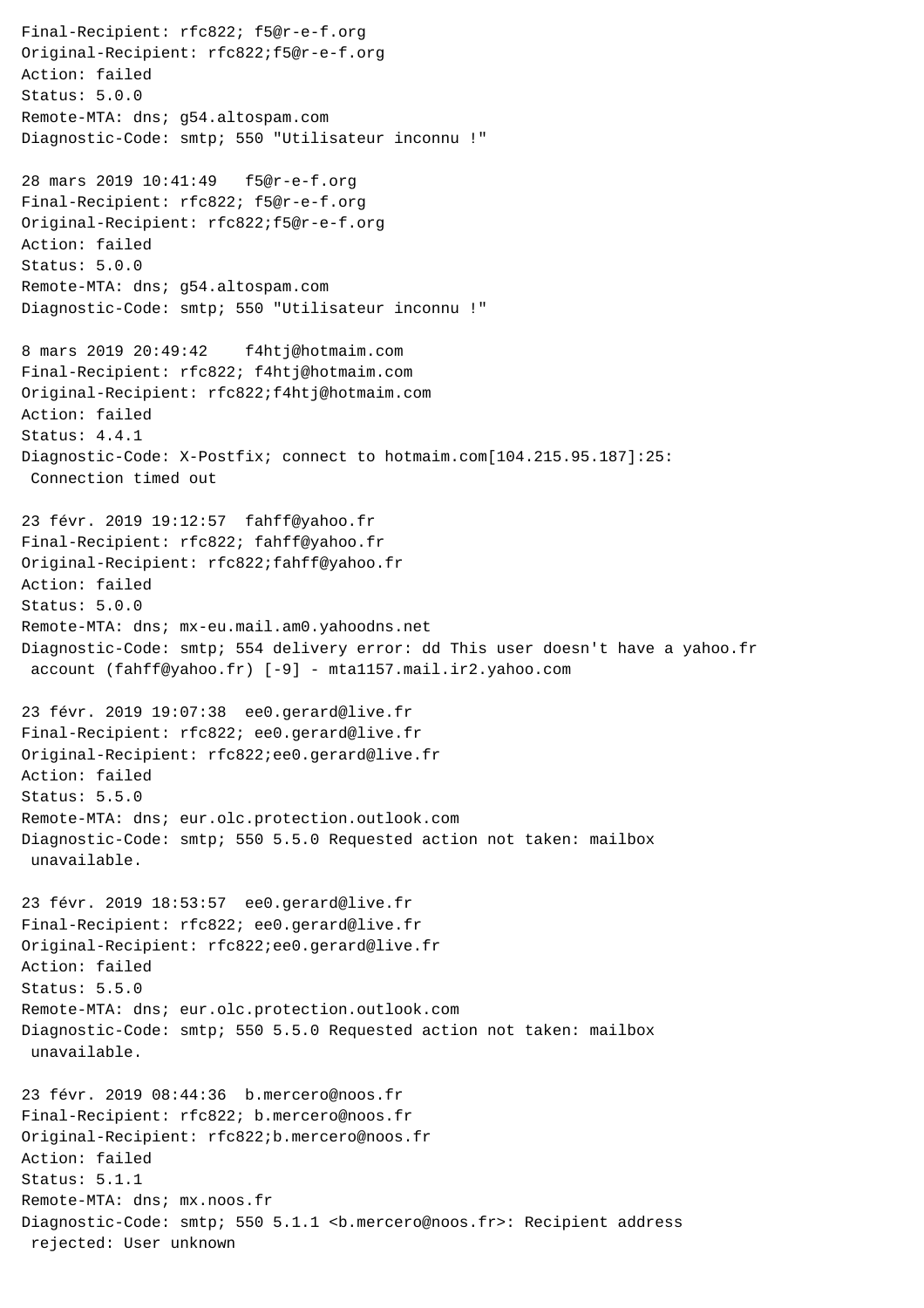22 févr. 2019 21:41:44 f5nik@laposte.net Final-Recipient: rfc822; f5nik@laposte.net Original-Recipient: rfc822;f5nik@laposte.net Action: failed Status: 5.7.1 Remote-MTA: dns; smtpz4.laposte.net Diagnostic-Code: smtp; 550 5.7.1 Service unavailable; client [46.105.78.172] blocked using Spamhaus Les emails envoyes vers la messagerie Laposte.net ont ete bloques par nos services. Afin de regulariser votre situation, nous vous invitons a cliquer sur le lien ci-dessous et a suivre la procedure. The emails sent to the mail host Laposte.net were blocked by our services. To regularize your situation please click on the link below and follow the procedure https://www.spamhaus.org/lookup/ LPNAAA\_101 22 févr. 2019 20:18:36 fm4sa@mail.ru Final-Recipient: rfc822; fm4sa@mail.ru Original-Recipient: rfc822;fm4sa@mail.ru Action: failed Status: 5.0.0 Remote-MTA: dns; mxs.mail.ru Diagnostic-Code: smtp; 550 spam message rejected. Please visit http://help.mail.ru/notspam-support/id?c=tcCRdc7FW1G0oLbM7VeSSfiDdemyJDJvj2WMeVbN-5XxPlhXcJhl dAYAAAASUAAAtpaiGQ~~ or report details to abuse@corp.mail.ru. Error code: 7591C0B5515BC5CECCB6A0B4499257EDE97583F86F3224B2798C658F95FBCD5657583EF174659870. ID: 000000060000501219A296B6. 22 févr. 2019 20:18:23 fm4sa@mail.ru Final-Recipient: rfc822; fm4sa@mail.ru Original-Recipient: rfc822;fm4sa@mail.ru Action: failed Status: 5.0.0 Remote-MTA: dns; mxs.mail.ru Diagnostic-Code: smtp; 550 spam message rejected. Please visit http://help.mail.ru/notspam-support/id?c=ndVbs4uxiaRCxbmZ58vtTfiDdemyJDJvBOiPJah130hLPG3RfqYq hw4AAADHUAAAGyh\_FQ~~ or report details to abuse@corp.mail.ru. Error code: B35BD59DA489B18B99B9C5424DEDCBE7E97583F86F3224B2258FE80448DF75A8D16D3C4B872AA67E. ID: 0000000E000050C7157F281B. 22 févr. 2019 20:12:16 fm4sa@mail.ru Final-Recipient: rfc822; fm4sa@mail.ru Original-Recipient: rfc822;fm4sa@mail.ru Action: failed Status: 5.0.0 Remote-MTA: dns; mxs.mail.ru Diagnostic-Code: smtp; 550 spam message rejected. Please visit http://help.mail.ru/notspam-support/id?c=k0Kp2HEynccaT6kkUmr\_G\_iDdemyJDJv2AKc3agLB2wMouonX-\_l zQoAAAAwUQAAZLW2BQ~~ or report details to abuse@corp.mail.ru. Error code: D8A94293C79D327124A94F1A1BFF6A52E97583F86F3224B2DD9C02D86C070BA827EAA20CCDE5EF5F. ID: 0000000A0000513005B6B564. 22 févr. 2019 14:49:46 f4eqc@yahoo.fr Final-Recipient: rfc822; f4eqc@yahoo.fr

Original-Recipient: rfc822;f4eqc@yahoo.fr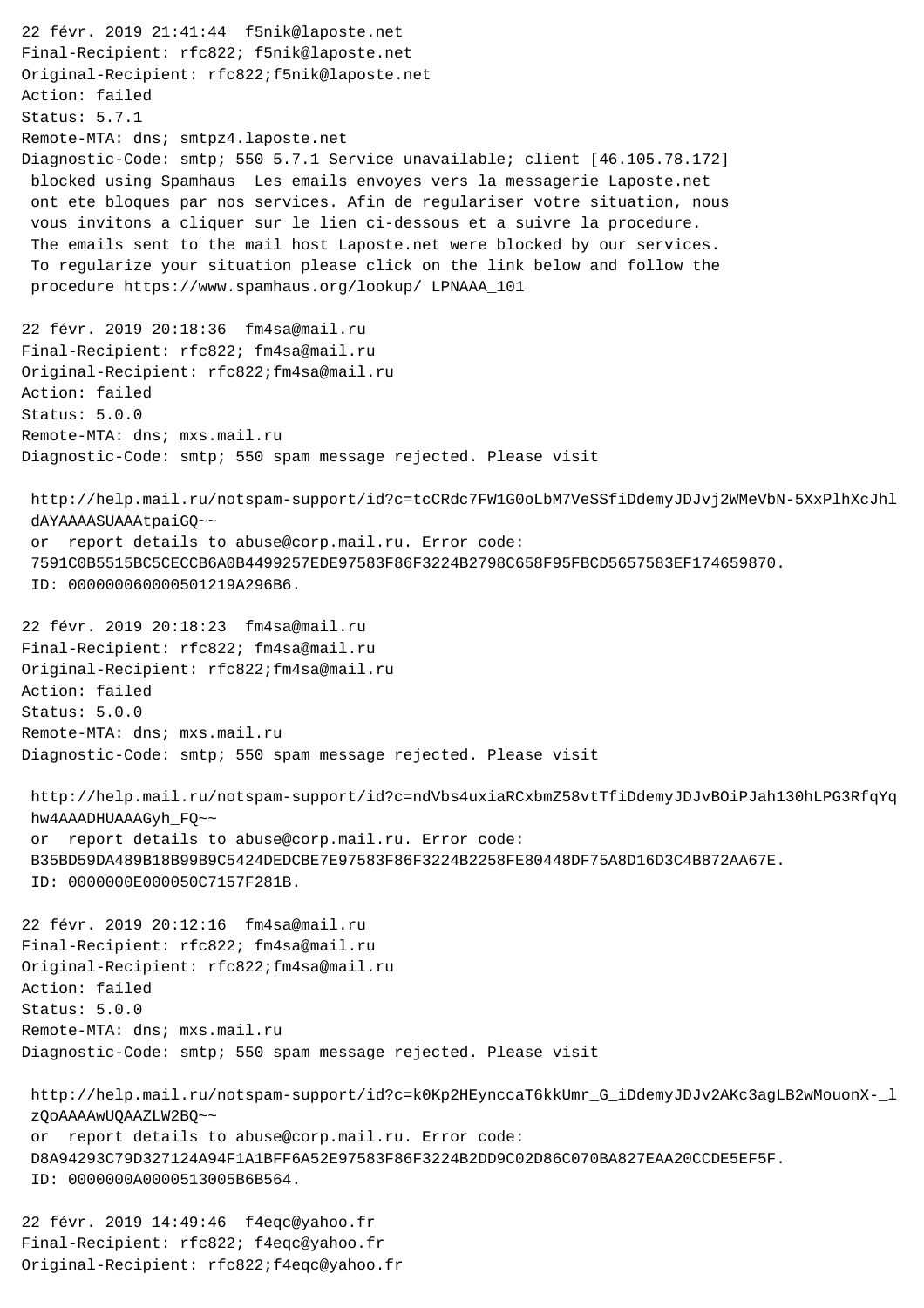Action: failed Status: 5.0.0 Remote-MTA: dns; mx-eu.mail.am0.yahoodns.net Diagnostic-Code: smtp; 554 delivery error: dd This user doesn't have a yahoo.fr account (f4eqc@yahoo.fr) [-9] - mta1174.mail.ir2.yahoo.com 18 févr. 2019 19:11:34 f4cu@orange.fr Final-Recipient: rfc822; f4cu@orange.fr Original-Recipient: rfc822;f4cu@orange.fr Action: failed Status: 5.1.1 Remote-MTA: dns; smtp-in.orange.fr Diagnostic-Code: smtp; 550 5.1.1 Adresse d au moins un destinataire invalide. Invalid recipient. OFR\_416 [416] 18 févr. 2019 19:09:52 f4cu@orange.fr Final-Recipient: rfc822; f4cu@orange.fr Original-Recipient: rfc822;f4cu@orange.fr Action: failed Status: 5.1.1 Remote-MTA: dns; smtp-in.orange.fr Diagnostic-Code: smtp; 550 5.1.1 Adresse d au moins un destinataire invalide. Invalid recipient. OFR\_416 [416] 16 févr. 2019 18:23:48 qq@zz.fr Final-Recipient: rfc822; qq@zz.fr Original-Recipient: rfc822;qq@zz.fr Action: failed Status: 4.7.1 Remote-MTA: dns; mx02.nexthal.com Diagnostic-Code: smtp; 454 4.7.1 <qq@zz.fr>: Relay access denied 15 févr. 2019 14:24:55 emsgon@outlook.fr Final-Recipient: rfc822; emsgon@outlook.fr Original-Recipient: rfc822;emsgon@outlook.fr Action: failed Status: 5.5.0 Remote-MTA: dns; eur.olc.protection.outlook.com Diagnostic-Code: smtp; 550 5.5.0 Requested action not taken: mailbox unavailable. 13 févr. 2019 11:36:48 f5zk@saconney.com Final-Recipient: rfc822; f5zk@saconney.com Original-Recipient: rfc822;f5zk@saconney.com Action: failed Status: 5.7.1 Remote-MTA: dns; spool.mail.gandi.net Diagnostic-Code: smtp; 554 5.7.1 Service unavailable; Client host [178.33.107.228] blocked using sbl-xbl.spamhaus.org; https://www.spamhaus.org/sbl/query/SBL433064 10 févr. 2019 10:37:53 f4dj@free.fr Final-Recipient: rfc822; f4dj@free.fr Original-Recipient: rfc822;f4dj@free.fr Action: failed Status: 5.1.1 Remote-MTA: dns; mx1.free.fr Diagnostic-Code: smtp; 550 5.1.1 user unknown (UserSearch)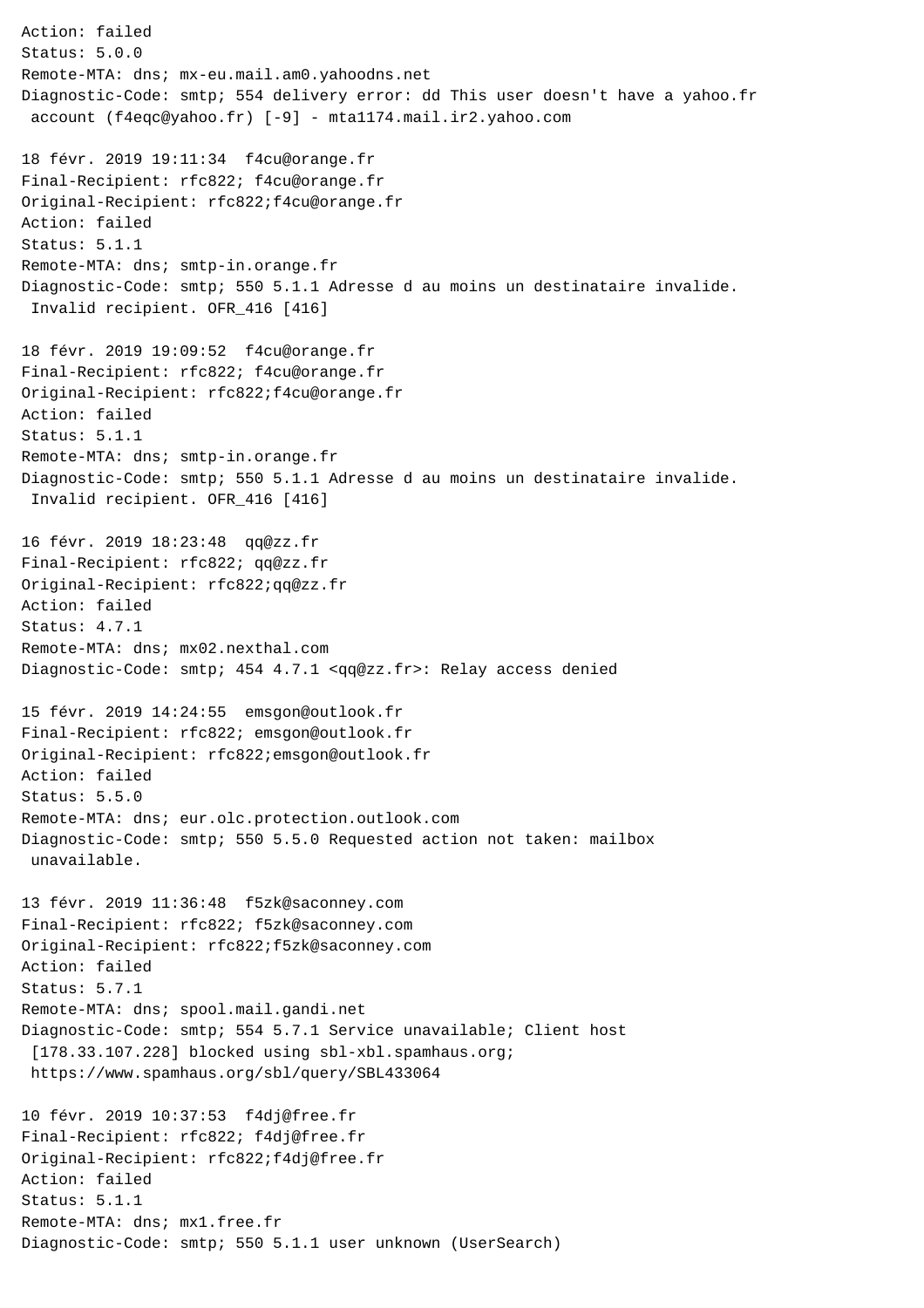10 févr. 2019 10:36:59 f4dj@free.fr Final-Recipient: rfc822; f4dj@free.fr Original-Recipient: rfc822;f4dj@free.fr Action: failed Status: 5.1.1 Remote-MTA: dns; mx1.free.fr Diagnostic-Code: smtp; 550 5.1.1 user unknown (UserSearch) 6 févr. 2019 21:11:42 f4ifa@yahoo.fr Final-Recipient: rfc822; f4ifa@yahoo.fr Original-Recipient: rfc822;f4ifa@yahoo.fr Action: failed Status: 5.0.0 Remote-MTA: dns; mx-eu.mail.am0.yahoodns.net Diagnostic-Code: smtp; 554 delivery error: dd This user doesn't have a yahoo.fr account (f4ifa@yahoo.fr) [-9] - mta1018.mail.ir2.yahoo.com 24 janv. 2019 10:46:49 f5tgw@wanado.fr Final-Recipient: rfc822; f5tgw@wanado.fr Original-Recipient: rfc822;f5tgw@wanado.fr Action: failed Status: 4.4.3 Diagnostic-Code: X-Postfix; Host or domain name not found. Name service error for name=wanado.fr type=MX: Host not found, try again 24 janv. 2019 10:42:07 f5tgw@wanado.fr Final-Recipient: rfc822; f5tgw@wanado.fr Original-Recipient: rfc822;f5tgw@wanado.fr Action: failed Status: 4.4.3 Diagnostic-Code: X-Postfix; Host or domain name not found. Name service error for name=wanado.fr type=MX: Host not found, try again 24 janv. 2019 08:37:26 f8ddfp@wanadoo.fr Final-Recipient: rfc822; f8ddfp@wanadoo.fr Original-Recipient: rfc822;f8ddfp@wanadoo.fr Action: failed Status: 5.1.1 Remote-MTA: dns; smtp-in.orange.fr Diagnostic-Code: smtp; 550 5.1.1 Adresse d au moins un destinataire invalide. Invalid recipient. OFR\_416 [416] 23 janv. 2019 10:10:27 f6fmt@nerim.nef Final-Recipient: rfc822; f6fmt@nerim.nef Original-Recipient: rfc822;f6fmt@nerim.nef Action: failed Status: 5.4.4 Diagnostic-Code: X-Postfix; Host or domain name not found. Name service error for name=nerim.nef type=A: Host not found 23 janv. 2019 09:54:33 g6gmt@nerim.net Final-Recipient: rfc822; g6gmt@nerim.net Original-Recipient: rfc822;g6gmt@nerim.net Action: failed Status: 5.1.1 Remote-MTA: dns; brinstar.nerim.net Diagnostic-Code: smtp; 550 5.1.1 <g6gmt@nerim.net>: Recipient address rejected: User unknown in local recipient table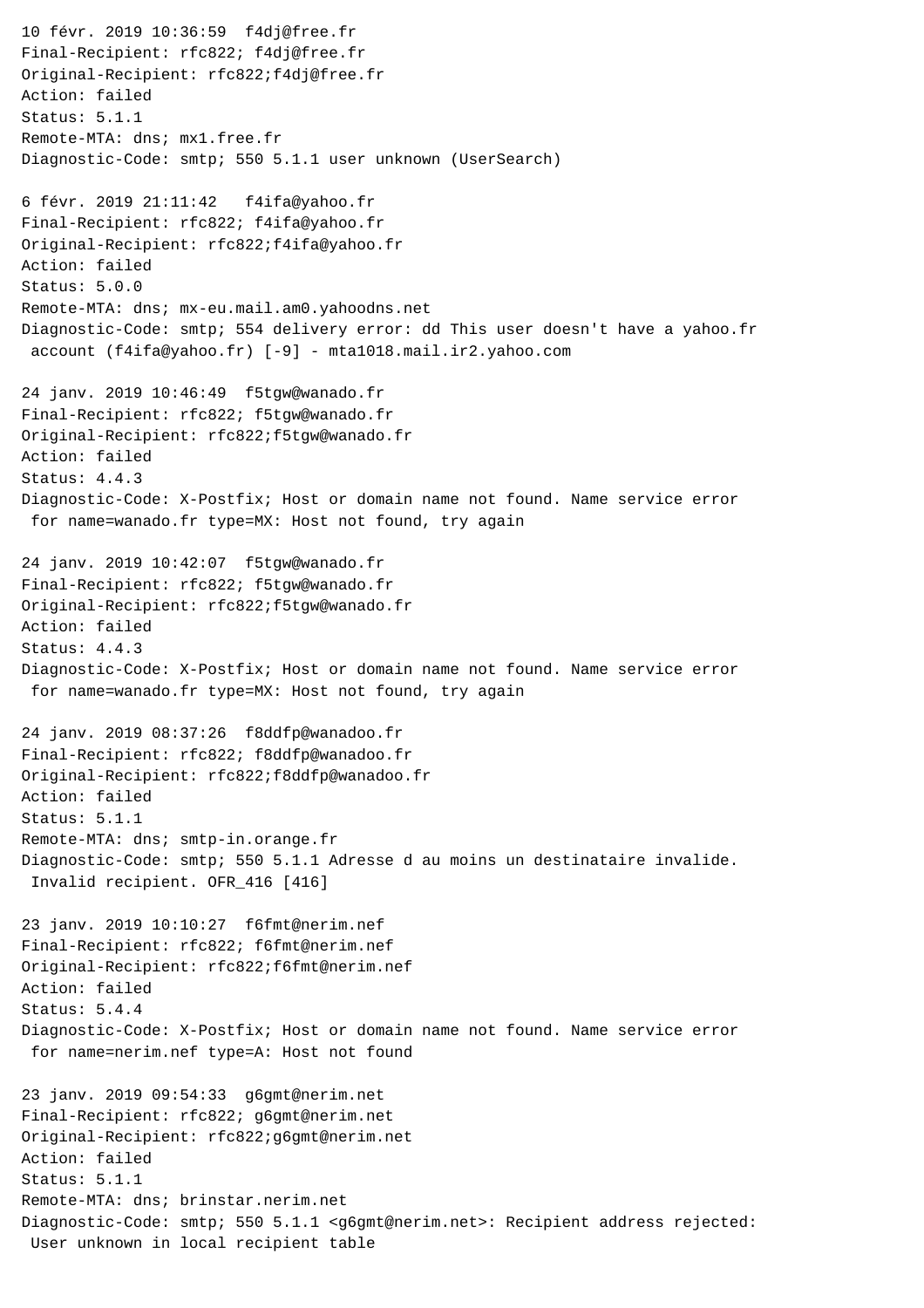Final-Recipient: rfc822; f5pvx@libertysurf.fr Original-Recipient: rfc822;f5pvx@libertysurf.fr Action: failed Status: 5.0.0 Remote-MTA: dns; mx1.free.fr Diagnostic-Code: smtp; 550 spam detected 2 déc. 2018 16:58:46 f5pvx@libertysurf.fr Final-Recipient: rfc822; f5pvx@libertysurf.fr Original-Recipient: rfc822;f5pvx@libertysurf.fr Action: failed Status: 5.0.0 Remote-MTA: dns; mx1.free.fr Diagnostic-Code: smtp; 550 spam detected 6 oct. 2018 19:44:17 f1hml@free.fr Final-Recipient: rfc822; f1hml@free.fr Original-Recipient: rfc822;f1hml@free.fr Action: failed Status: 5.0.0 Remote-MTA: dns; mx1.free.fr Diagnostic-Code: smtp; 550 spam detected 7 sept. 2018 13:44:07 f5abc12@xyz.com Final-Recipient: rfc822; f5abc12@xyz.com Original-Recipient: rfc822;f5abc12@xyz.com Action: failed Status: 5.1.1 Remote-MTA: dns; aspmx.l.google.com Diagnostic-Code: smtp; 550-5.1.1 The email account that you tried to reach does not exist. Please try 550-5.1.1 double-checking the recipient's email address for typos or 550-5.1.1 unnecessary spaces. Learn more at 550 5.1.1 https://support.google.com/mail/?p=NoSuchUser n43-v6si400042qtc.232 - gsmtp 7 sept. 2018 13:04:41 f5aib8@f5aib.net Final-Recipient: rfc822; f5aib8@f5aib.net Original-Recipient: rfc822;f5aib8@f5aib.net Action: failed Status: 5.1.1 Remote-MTA: dns; mx3.ovh.net Diagnostic-Code: smtp; 550 5.1.1 <f5aib8@f5aib.net>: Recipient address rejected: User unknown 31 août 2018 20:19:28 f5ivx@free.fr Final-Recipient: rfc822; f5ivx@free.fr Original-Recipient: rfc822;f5ivx@free.fr Action: failed Status: 5.1.1 Remote-MTA: dns; mx1.free.fr Diagnostic-Code: smtp; 550 5.1.1 user unknown (UserSearch) 21 août 2018 23:17:35 f1usn@free.fr Final-Recipient: rfc822; f1usn@free.fr Original-Recipient: rfc822;f1usn@free.fr Action: failed Status: 5.2.2

12 janv. 2019 21:14:14 f5pvx@libertysurf.fr

Remote-MTA: dns; mx1.free.fr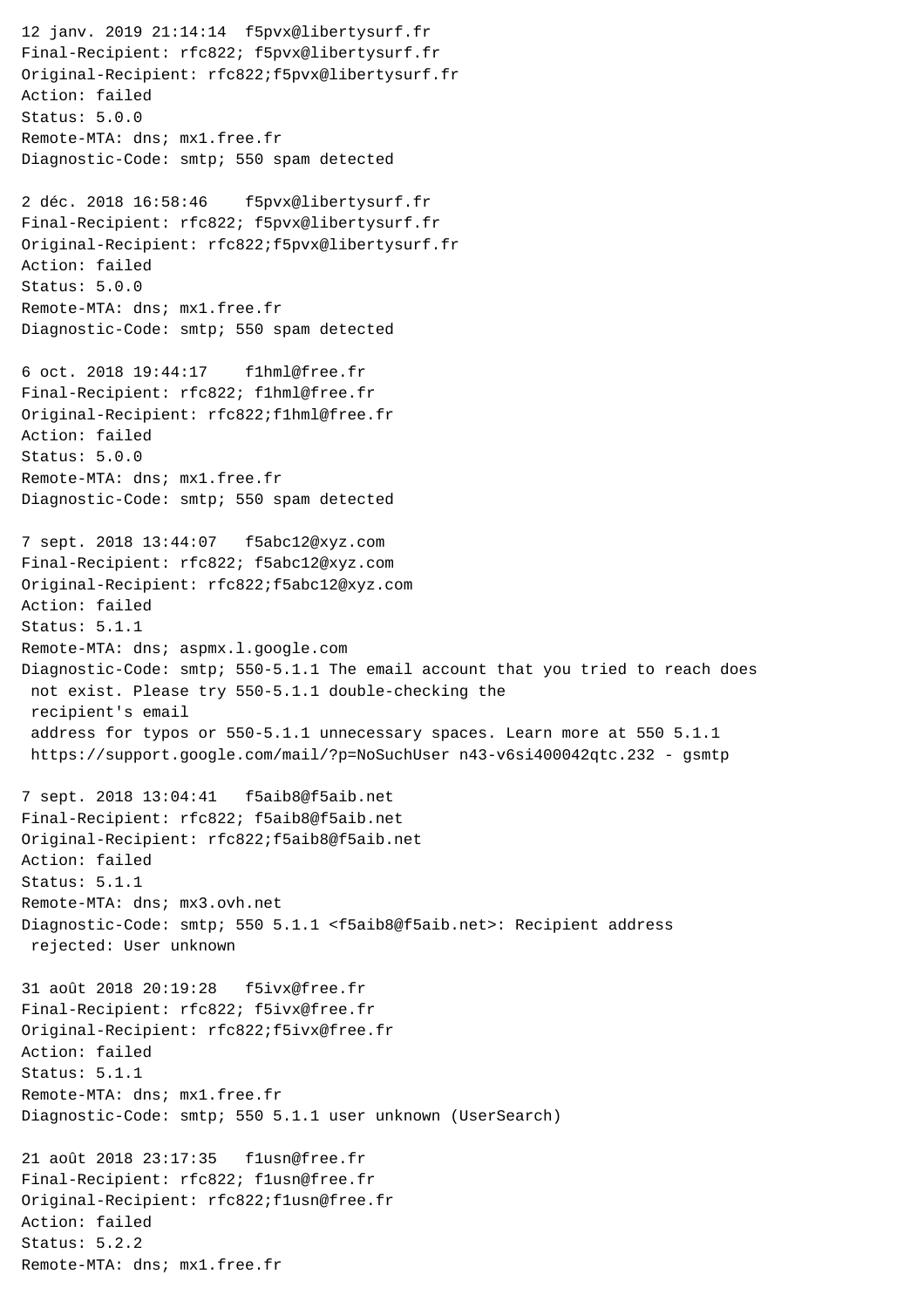Diagnostic-Code: smtp; 554 5.2.2 <f1usn@free.fr>: Recipient address rejected: Quota exceeded (mailbox for user is full) 9 août 2018 12:06:48 f4her@laposte.net Final-Recipient: rfc822; f4her@laposte.net Original-Recipient: rfc822;f4her@laposte.net Action: failed Status: 5.5.0 Remote-MTA: dns; smtpz4.laposte.net Diagnostic-Code: smtp; 550 5.5.0 Service refuse. Veuillez essayer plus tard. service refused, please try later. LPN007\_510 7 juil. 2018 11:11:24 brany63@orange.fr Final-Recipient: rfc822; brany63@orange.fr Original-Recipient: rfc822;brany63@orange.fr Action: failed Status: 5.1.1 Remote-MTA: dns; smtp-in.orange.fr Diagnostic-Code: smtp; 550 5.1.1 Adresse d au moins un destinataire invalide. Invalid recipient. OFR\_416 [416] 7 juil. 2018 10:40:08 brany63@orange.fr Final-Recipient: rfc822; brany63@orange.fr Original-Recipient: rfc822;brany63@orange.fr Action: failed Status: 5.1.1 Remote-MTA: dns; smtp-in.orange.fr Diagnostic-Code: smtp; 550 5.1.1 Adresse d au moins un destinataire invalide. Invalid recipient. OFR\_416 [416] 2 juin 2018 22:00:13 f4hxt@outlook.com Final-Recipient: rfc822; f4hxt@outlook.com Original-Recipient: rfc822;f4hxt@outlook.com Action: failed Status: 5.5.0 Remote-MTA: dns; outlook-com.olc.protection.outlook.com Diagnostic-Code: smtp; 550 5.5.0 Requested action not taken: mailbox unavailable. 2 juin 2018 20:49:55 dwayess@f5dys.fr Final-Recipient: rfc822; dwayess@f5dys.fr Original-Recipient: rfc822;dwayess@f5dys.fr Action: failed Status: 5.1.1 Remote-MTA: dns; mx1.ovh.net Diagnostic-Code: smtp; 550 5.1.1 <dwayess@f5dys.fr>: Recipient address rejected: User unknown 2 juin 2018 20:48:20 dwayess@f5dys.fr Final-Recipient: rfc822; dwayess@f5dys.fr Original-Recipient: rfc822;dwayess@f5dys.fr Action: failed Status: 5.1.1 Remote-MTA: dns; mx1.ovh.net Diagnostic-Code: smtp; 550 5.1.1 <dwayess@f5dys.fr>: Recipient address rejected: User unknown 2 juin 2018 12:39:22 f8kfz@orange.fr

Final-Recipient: rfc822; f8kfz@orange.fr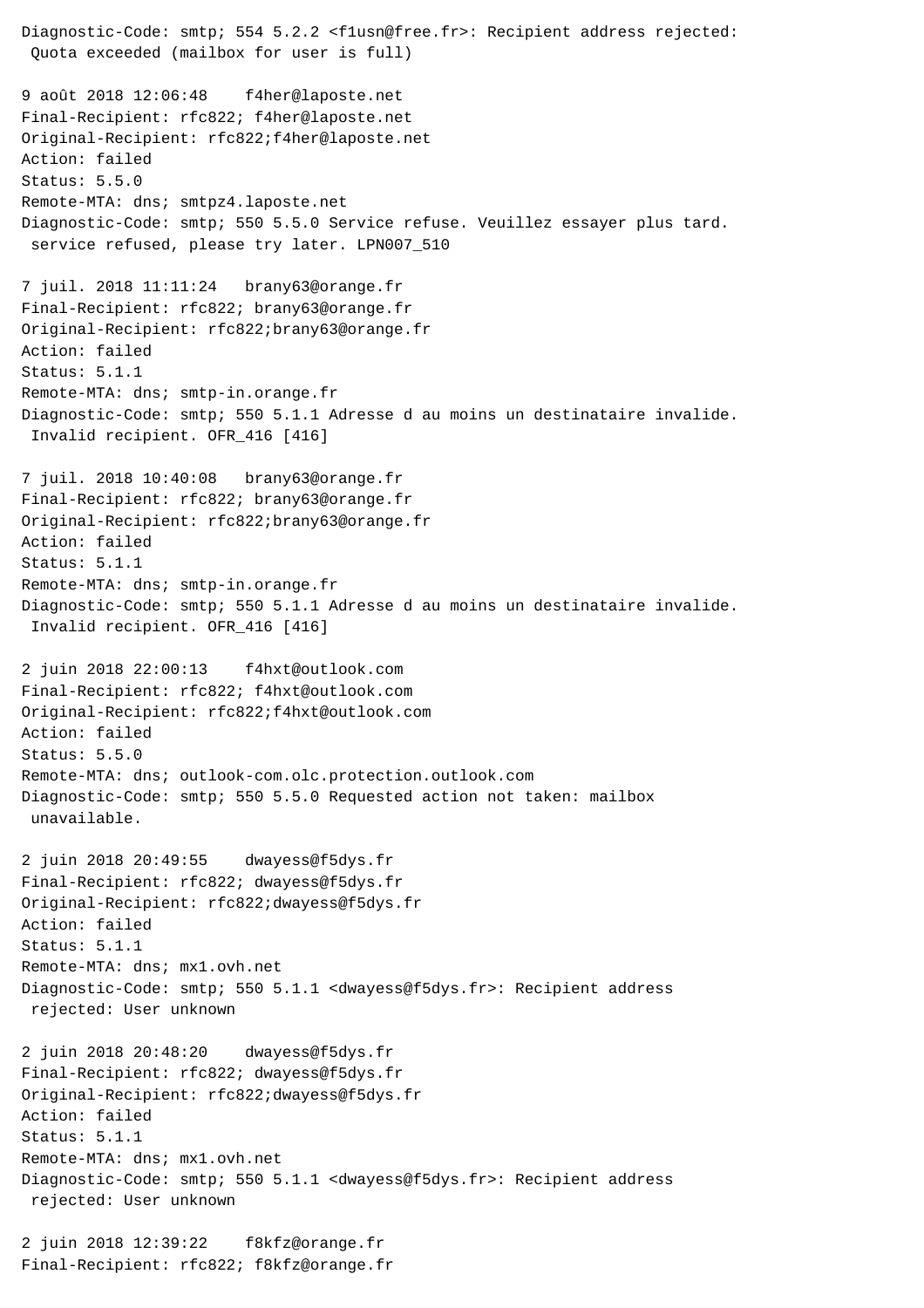Original-Recipient: rfc822;f8kfz@orange.fr Action: failed Status: 5.1.1 Remote-MTA: dns; smtp-in.orange.fr Diagnostic-Code: smtp; 550 5.1.1 Adresse d au moins un destinataire invalide. Invalid recipient. OFR\_416 [416] 24 avr. 2018 18:06:24 loschocheluises@hotmail.com Final-Recipient: rfc822; loschocheluises@hotmail.com Original-Recipient: rfc822;loschocheluises@hotmail.com Action: failed Status: 5.5.0 Remote-MTA: dns; hotmail-com.olc.protection.outlook.com Diagnostic-Code: smtp; 550 5.5.0 Requested action not taken: mailbox unavailable. 24 avr. 2018 15:44:49 f5lhj@free.fr Final-Recipient: rfc822; f5lhj@free.fr Original-Recipient: rfc822;f5lhj@free.fr Action: failed Status: 5.2.2 Remote-MTA: dns; mx1.free.fr Diagnostic-Code: smtp; 552 5.2.2 user quota exceeded (UserSearch) 10 mars 2018 17:55:09 huchdan@gmail.coml Final-Recipient: rfc822; huchdan@gmail.coml Original-Recipient: rfc822;huchdan@gmail.coml Action: failed Status: 5.4.4 Diagnostic-Code: X-Postfix; Host or domain name not found. Name service error for name=gmail.coml type=A: Host not found 10 mars 2018 17:47:41 huchdan@gmail.coml Final-Recipient: rfc822; huchdan@gmail.coml Original-Recipient: rfc822;huchdan@gmail.coml Action: failed Status: 5.4.4 Diagnostic-Code: X-Postfix; Host or domain name not found. Name service error for name=gmail.coml type=A: Host not found 10 mars 2018 17:43:58 huchdan@gmail.coml Final-Recipient: rfc822; huchdan@gmail.coml Original-Recipient: rfc822;huchdan@gmail.coml Action: failed Status: 5.4.4 Diagnostic-Code: X-Postfix; Host or domain name not found. Name service error for name=gmail.coml type=A: Host not found 10 mars 2018 17:42:50 huchdan@gmail.coml Final-Recipient: rfc822; huchdan@gmail.coml Original-Recipient: rfc822;huchdan@gmail.coml Action: failed Status: 5.4.4 Diagnostic-Code: X-Postfix; Host or domain name not found. Name service error for name=gmail.coml type=A: Host not found 3 mars 2018 06:30:00 boomer974@hotmail.fr Final-Recipient: rfc822; boomer974@hotmail.fr

Original-Recipient: rfc822;boomer974@hotmail.fr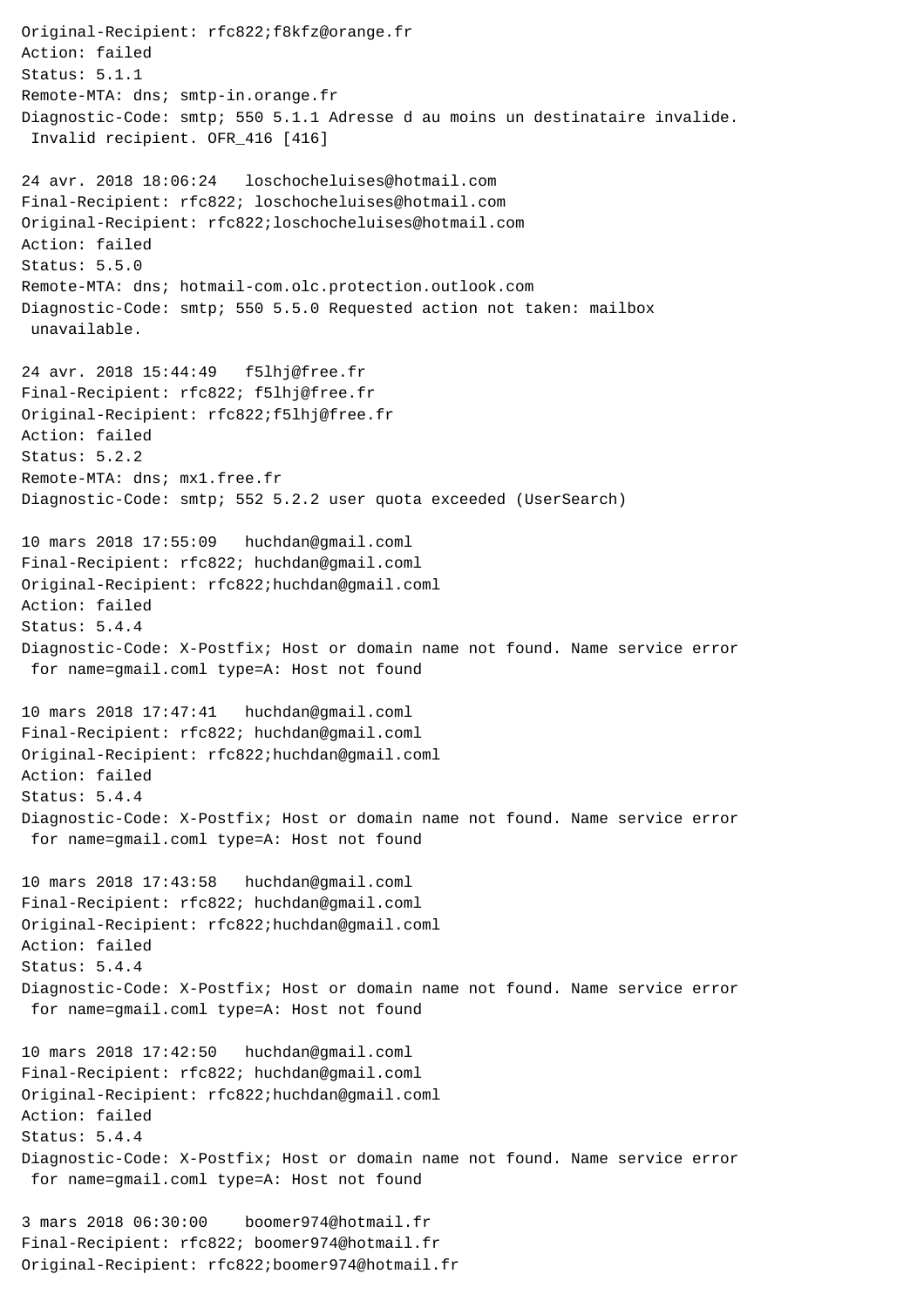Action: failed Status: 5.5.0 Remote-MTA: dns; eur.olc.protection.outlook.com Diagnostic-Code: smtp; 550 5.5.0 Requested action not taken: mailbox unavailable. 24 févr. 2018 10:22:58 olivier.lene@free.fr Final-Recipient: rfc822; olivier.lene@free.fr Original-Recipient: rfc822;olivier.lene@free.fr Action: failed Status: 5.0.0 Remote-MTA: dns; mx1.free.fr Diagnostic-Code: smtp; 550 spam detected 24 févr. 2018 09:41:20 olivier.lene@free.fr Final-Recipient: rfc822; olivier.lene@free.fr Original-Recipient: rfc822;olivier.lene@free.fr Action: failed Status: 5.0.0 Remote-MTA: dns; mx1.free.fr Diagnostic-Code: smtp; 550 spam detected 24 févr. 2018 08:27:55 alain8.2@aliceadsl.fr Final-Recipient: rfc822; alain8.2@aliceadsl.fr Original-Recipient: rfc822;alain8.2@aliceadsl.fr Action: failed Status: 5.0.0 Remote-MTA: dns; mx1.free.fr Diagnostic-Code: smtp; 550 spam detected 24 févr. 2018 08:15:50 f4awh@gmail.com Final-Recipient: rfc822; f4awh@gmail.com Original-Recipient: rfc822;f4awh@gmail.com Action: failed Status: 5.1.1 Remote-MTA: dns; gmail-smtp-in.l.google.com Diagnostic-Code: smtp; 550-5.1.1 The email account that you tried to reach does not exist. Please try 550-5.1.1 double-checking the recipient's email address for typos or 550-5.1.1 unnecessary spaces. Learn more at 550 5.1.1 https://support.google.com/mail/?p=NoSuchUser n137si3837623qkn.199 - gsmtp 23 févr. 2018 23:31:44 f4faq@free.fr Final-Recipient: rfc822; f4faq@free.fr Original-Recipient: rfc822;f4faq@free.fr Action: failed Status: 5.0.0 Remote-MTA: dns; mx1.free.fr Diagnostic-Code: smtp; 550 spam detected 23 févr. 2018 23:30:23 f4faq@free.fr Final-Recipient: rfc822; f4faq@free.fr Original-Recipient: rfc822;f4faq@free.fr Action: failed Status: 5.0.0 Remote-MTA: dns; mx1.free.fr Diagnostic-Code: smtp; 550 spam detected

23 févr. 2018 21:07:39 f4cqh@free.fr